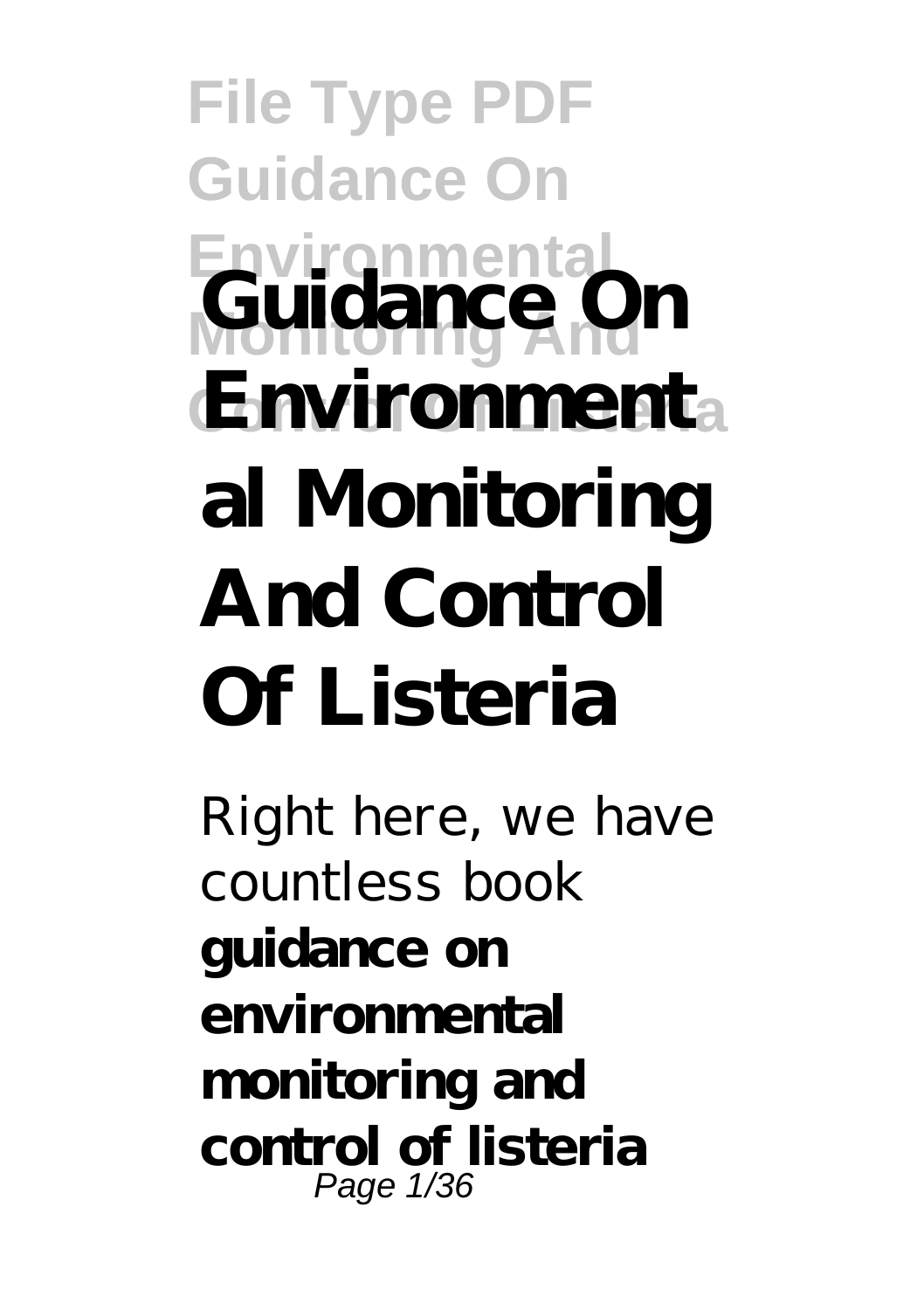**File Type PDF Guidance On End** collections to check out. Wend additionally provide variant types and then type of the books to browse. The usual book, fiction, history, novel, scientific research, as well as various extra sorts of books are readily easily reached here.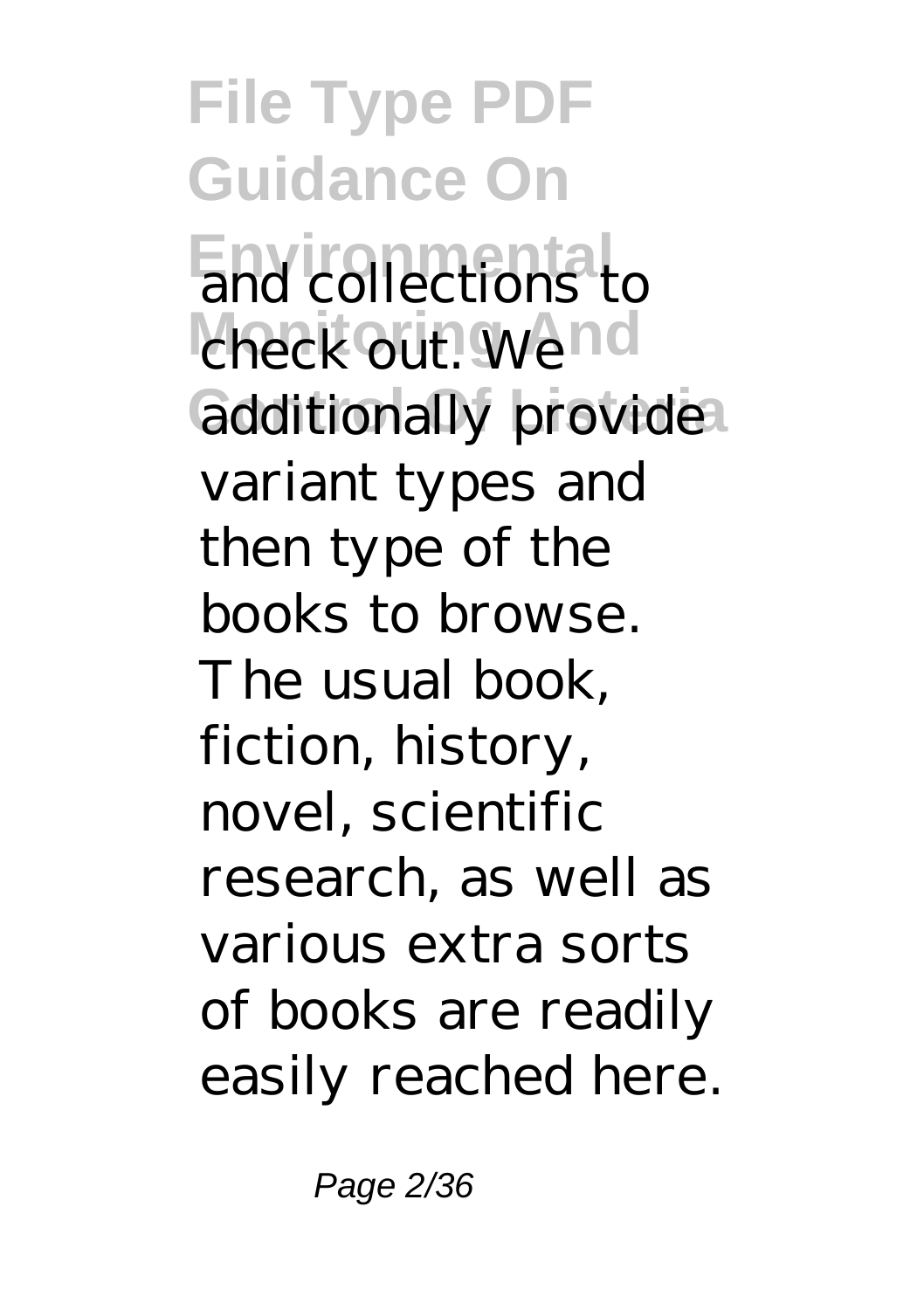**File Type PDF Guidance On Environmental** As this guidance on environmental<sup>nd</sup> monitoring and teria control of listeria, it ends happening instinctive one of the favored books guidance on environmental monitoring and control of listeria collections that we have. This is why you remain in the Page 3/36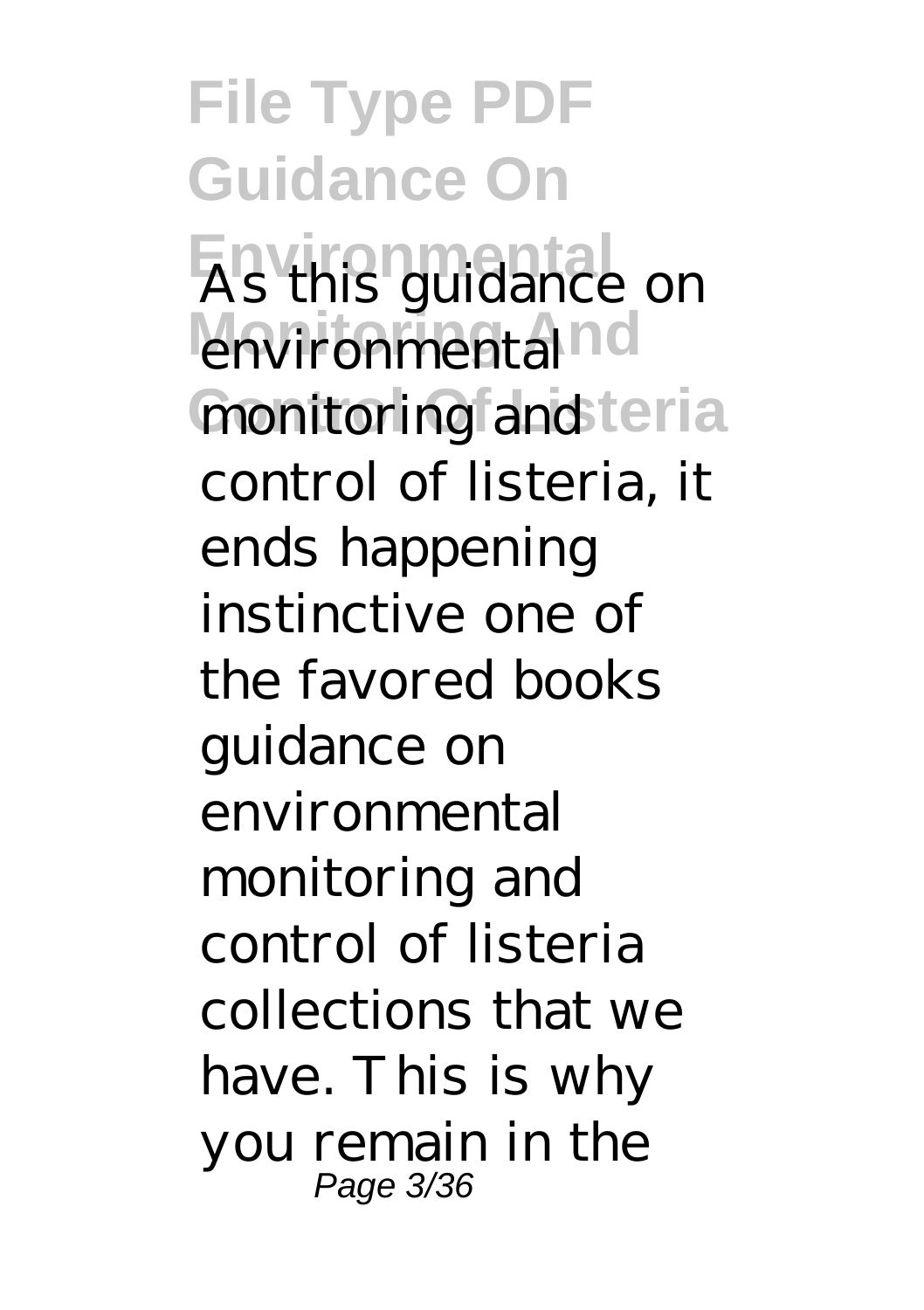**File Type PDF Guidance On Environmental** the unbelievable **books to have steria** 

Wikisource: Online library of usersubmitted and maintained content. While you won't technically find free books on this site, at the time of this writing, over Page 4/36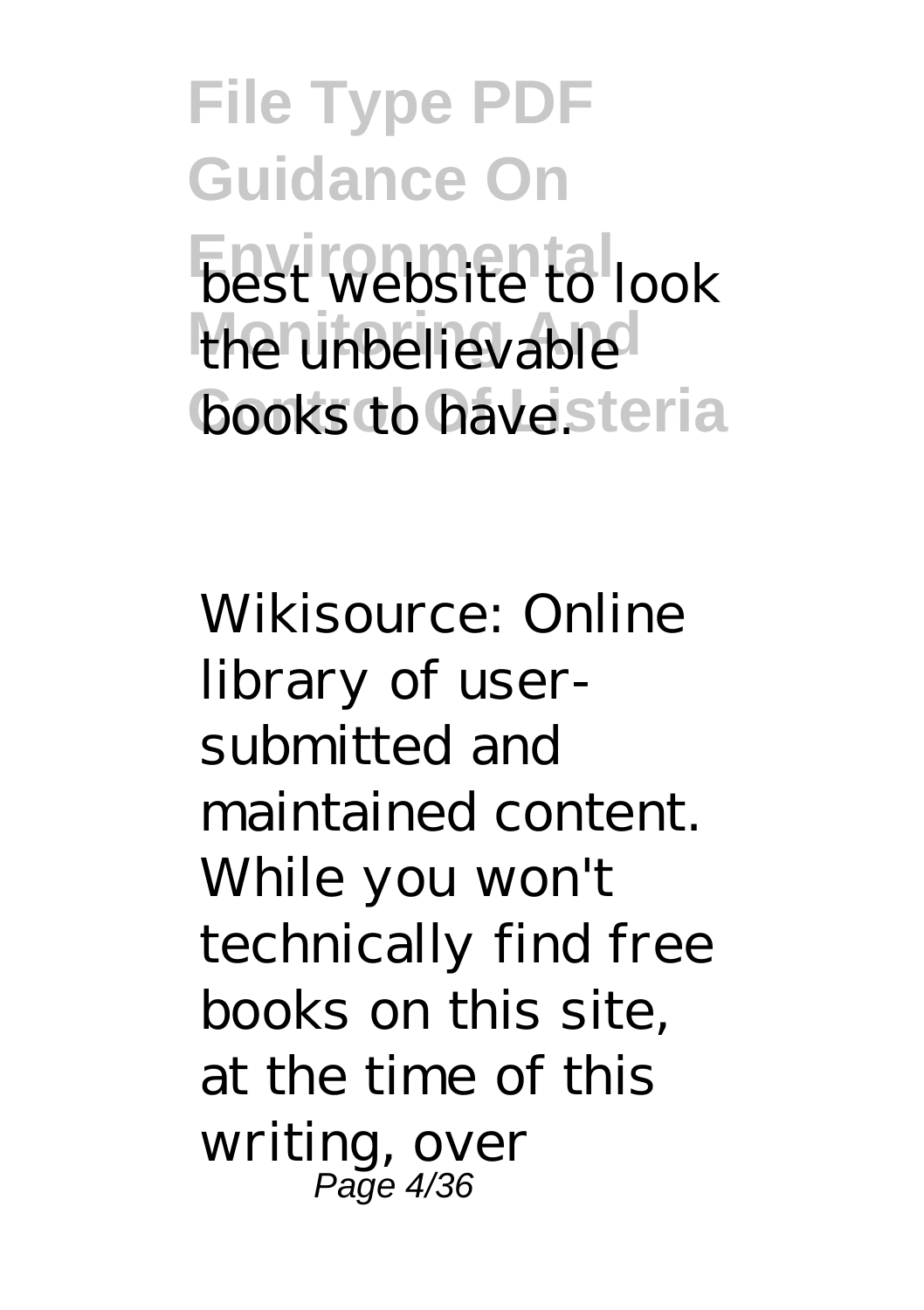**File Type PDF Guidance On Environmental** 200,000 pieces of content are And available to readeria

**GUIDANCE ON ENVIRONMENTAL MONITORING AND CONTROL OF ...** Environmental Monitoring Program Verification ... processing environment. This Page 5/36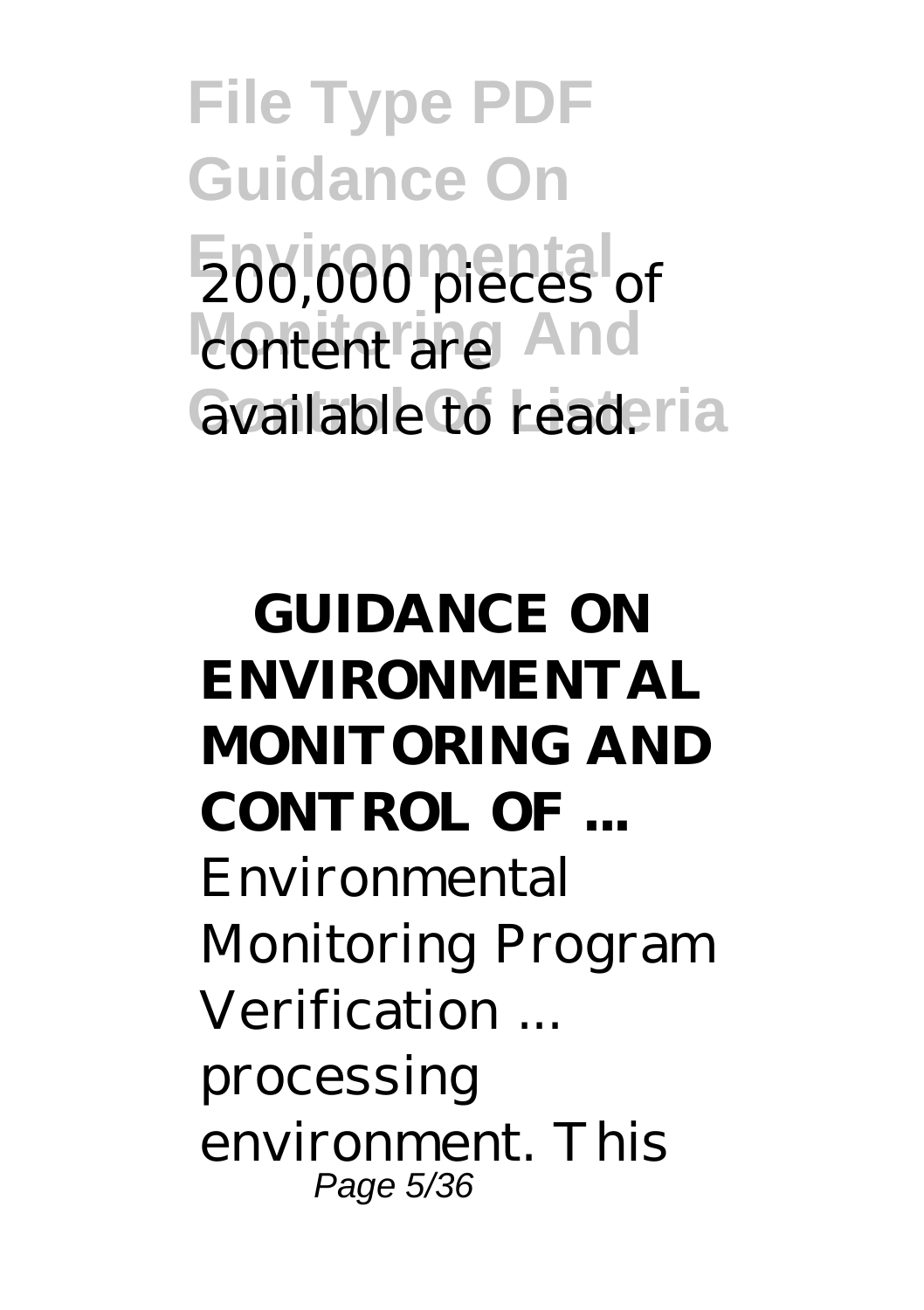**File Type PDF Guidance On Equidance will focus** on the latter point for refrigerated eria RTE foods that can support the growth of L.

monocytogenes; for clarity, the term "atrisk foods" will be used throughout this document to describe these foods.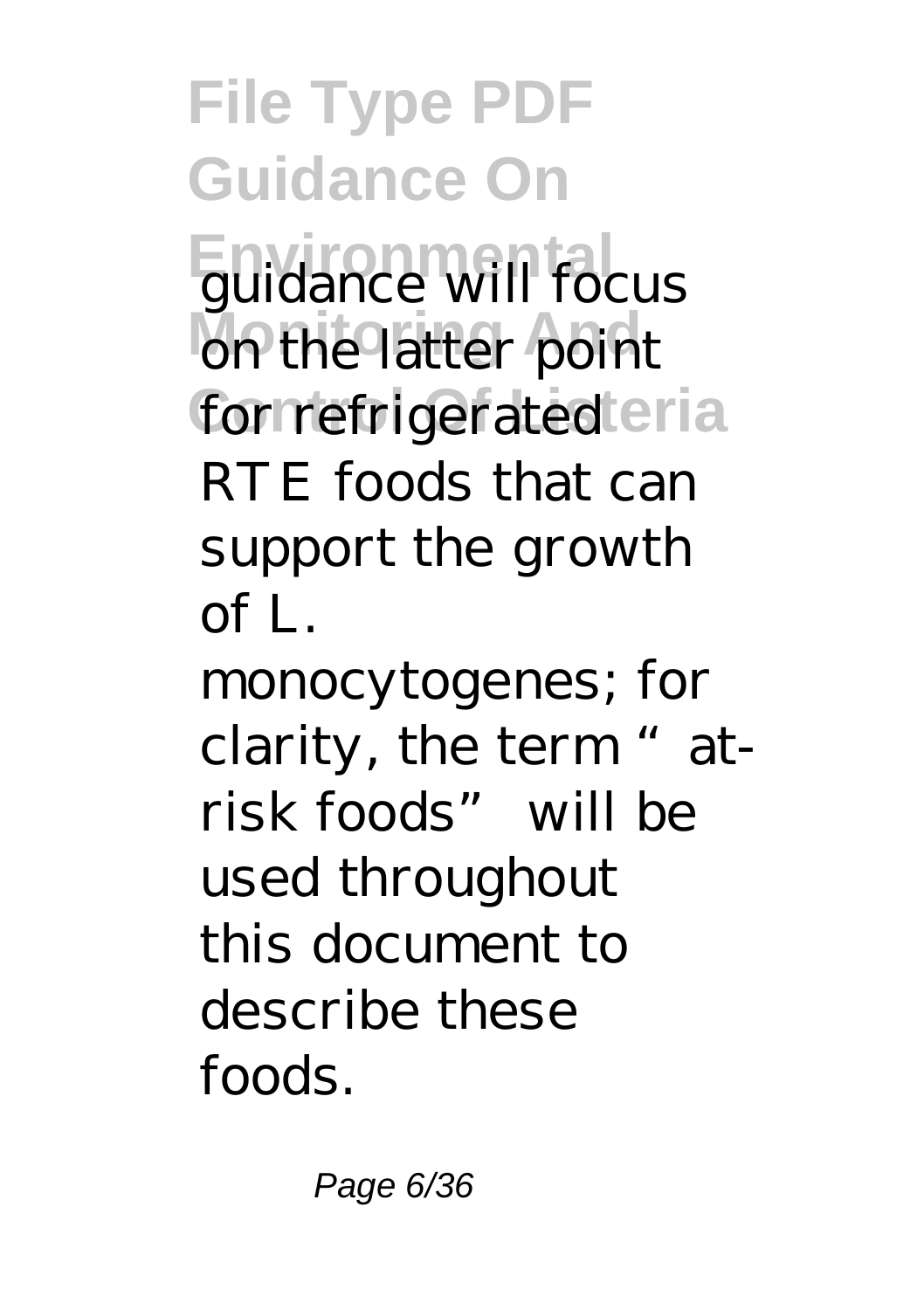**File Type PDF Guidance On Environmental Environmental Monitoring and d Assessment |** steria **Home** This guidance provides suggested step-by-step recommendations for practitioners to help improve the SEA Statement preparation process. SEA Monitoring. In Page 7/36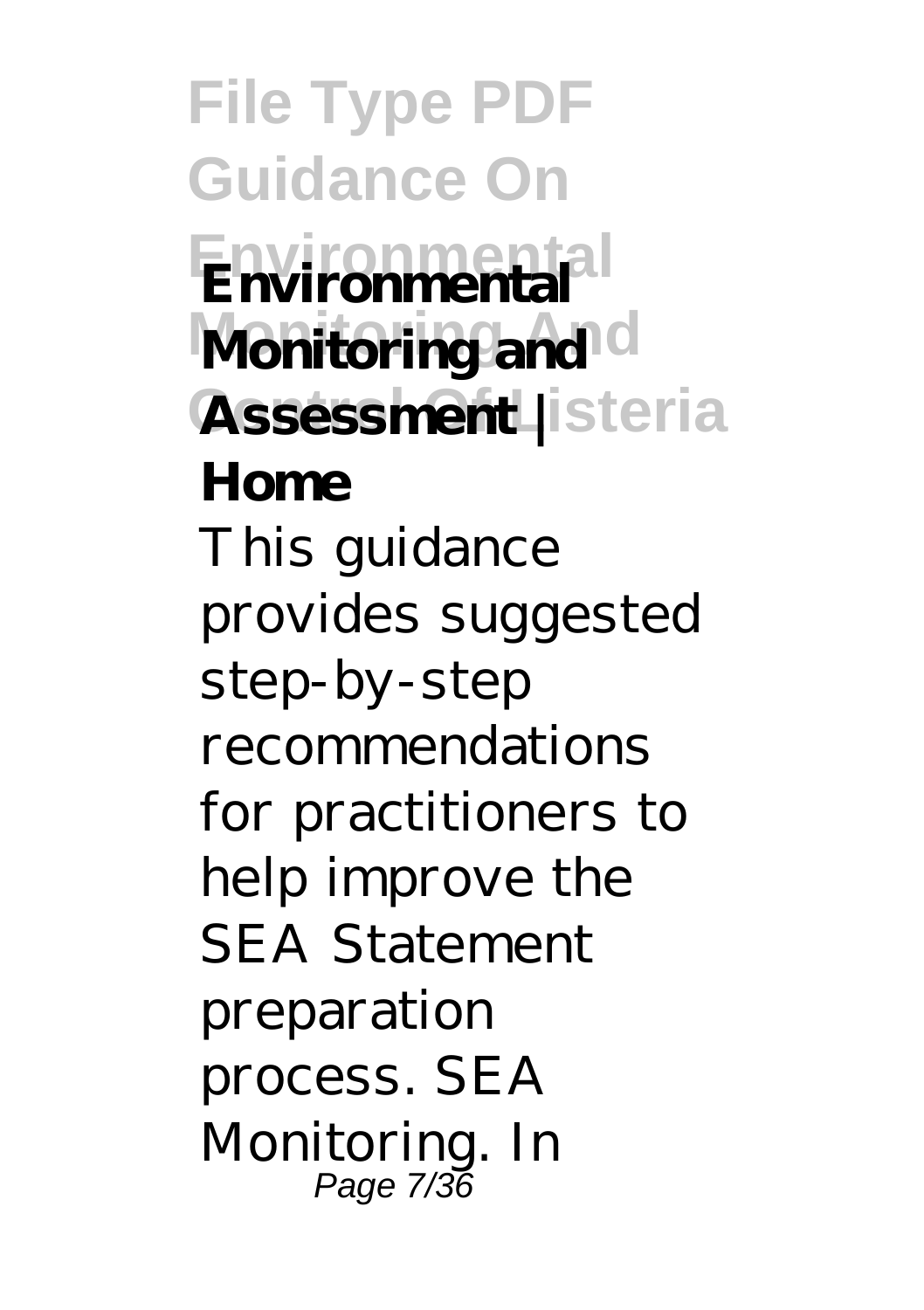**File Type PDF Guidance On Environmental** Ireland, national legislation puts the **Conus for SEA isteria** monitoring on the plan-making authorities, requiring that they monitor the significant environmental effects of their plans/programmes.

## **The Environmental** Page 8/36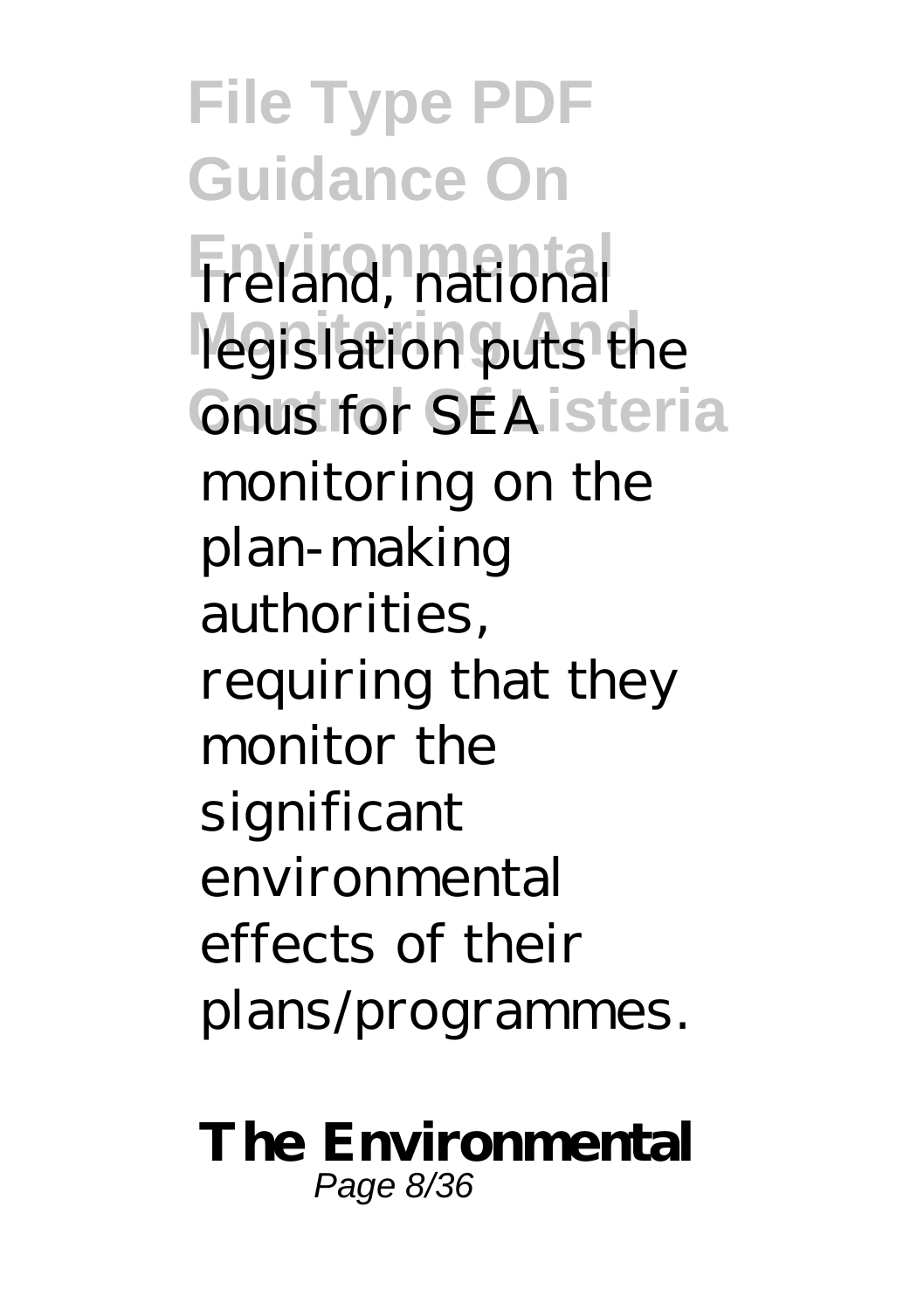**File Type PDF Guidance On Monitoring Program** *In a GMP*ng And Environment isteria Environmental Monitoring and Assessment discusses technical developments and data arising from environmental monitoring and assessment, principles in the design of Page 9/36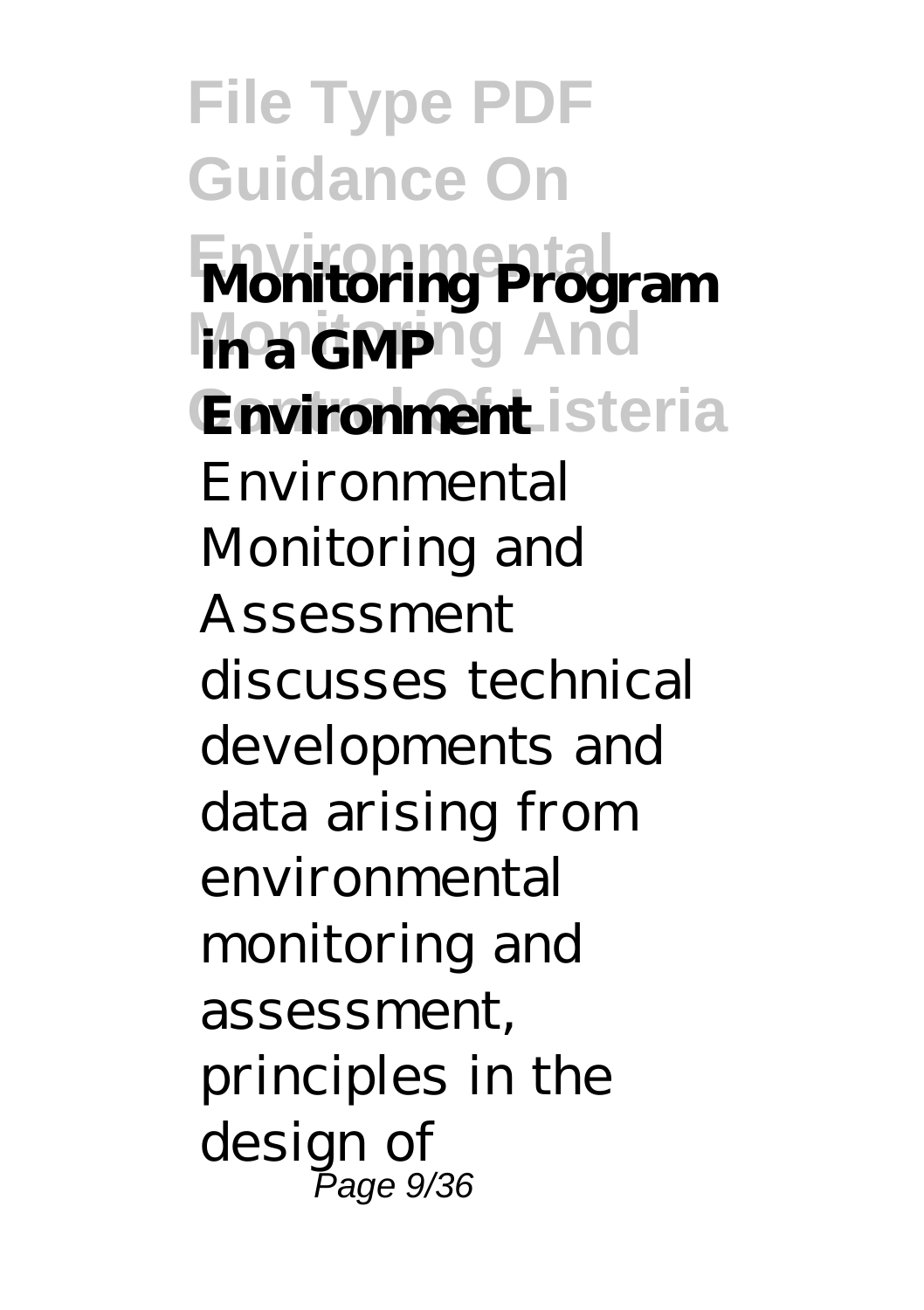**File Type PDF Guidance On Environmental**<br>
monitoring systems, and the use of nd monitoring data in la assessing the consequences of natural resource management and pollution risks.

## **New FDA Draft Guidance for Listeria Control and**

Environmental Page 10/36

**...**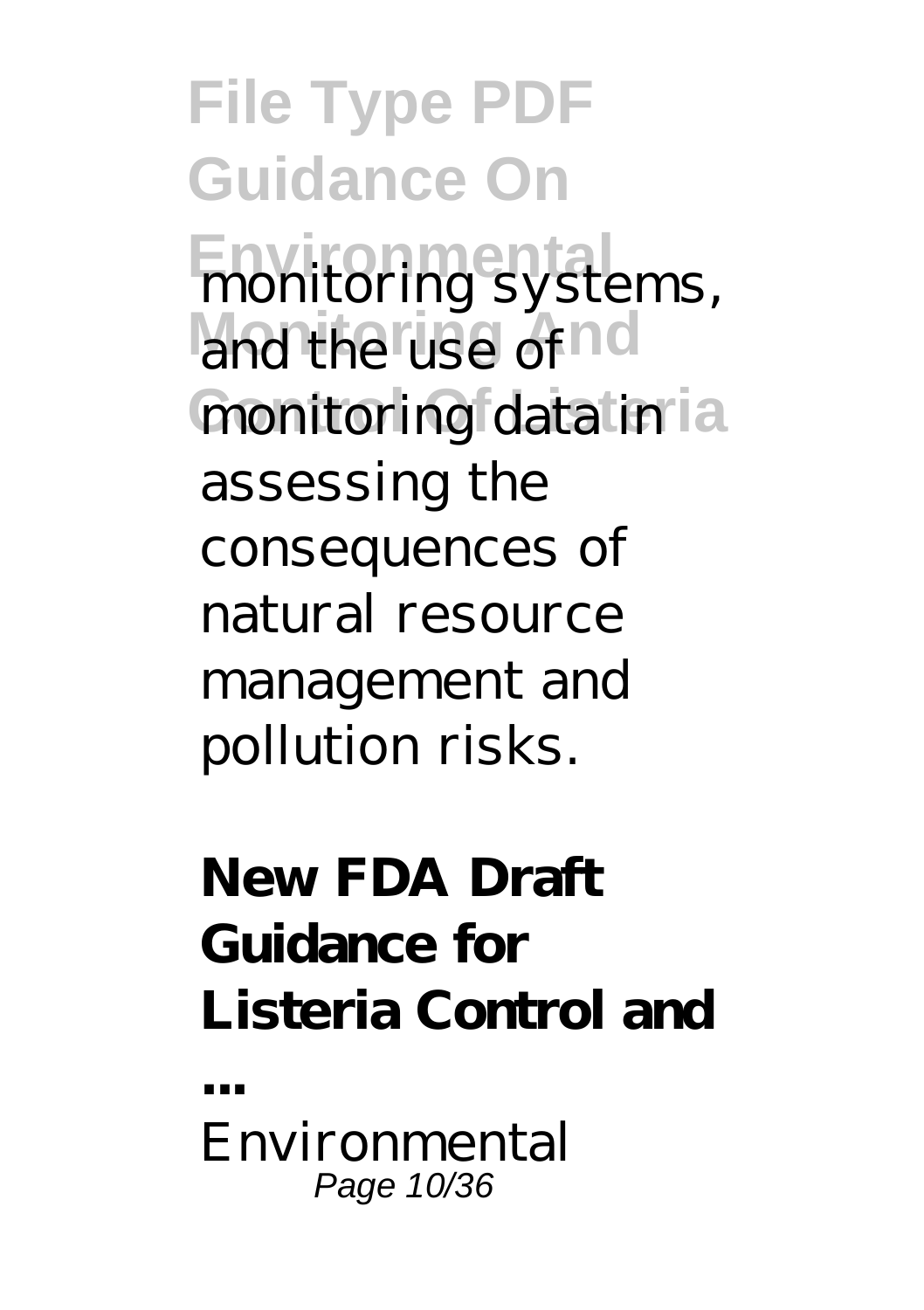**File Type PDF Guidance On Environmental** Monitoring describes the nd microbiological teria testing undertaken in order to detect changing trends of microbial counts and micro-flora growth within cleanroom or controlled environments.

**Listeria** Page 11/36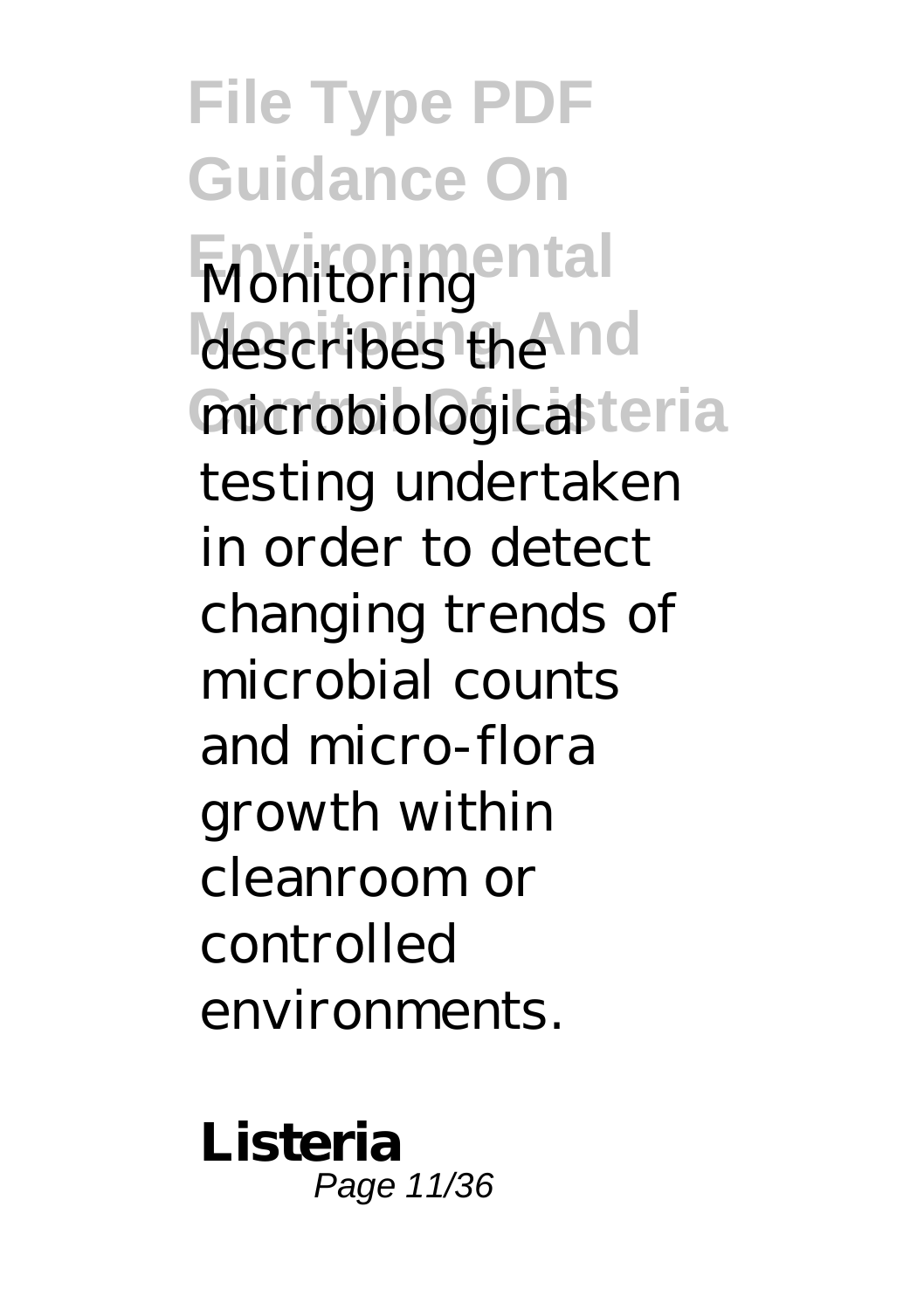**File Type PDF Guidance On Environmental monocytogenes** Guidance on And **Environmental .teria** This draft guidance, when finalized, will represent the current thinking of the Food and Drug Administration (FDA or we) on this topic. It does not establish any rights for any

Page 12/36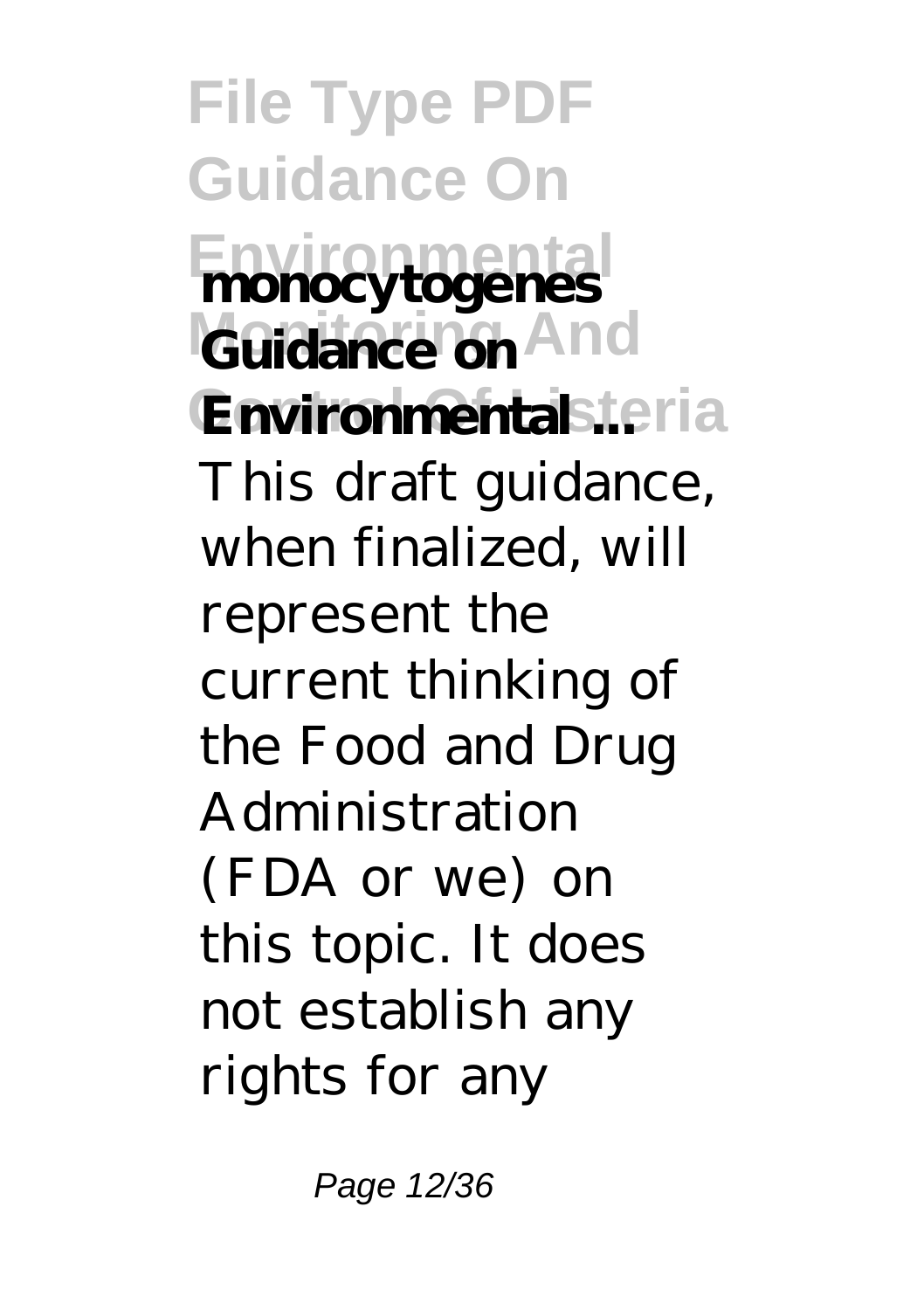**File Type PDF Guidance On Environmental USP Guidances on Environmental**nd **Control including** ria **related ...** Guidance for Industry ... A. Environmental Monitoring ... This guidance represents the Food and Drug Administration's (FDA's) current thinking on this topic. It Page 13/36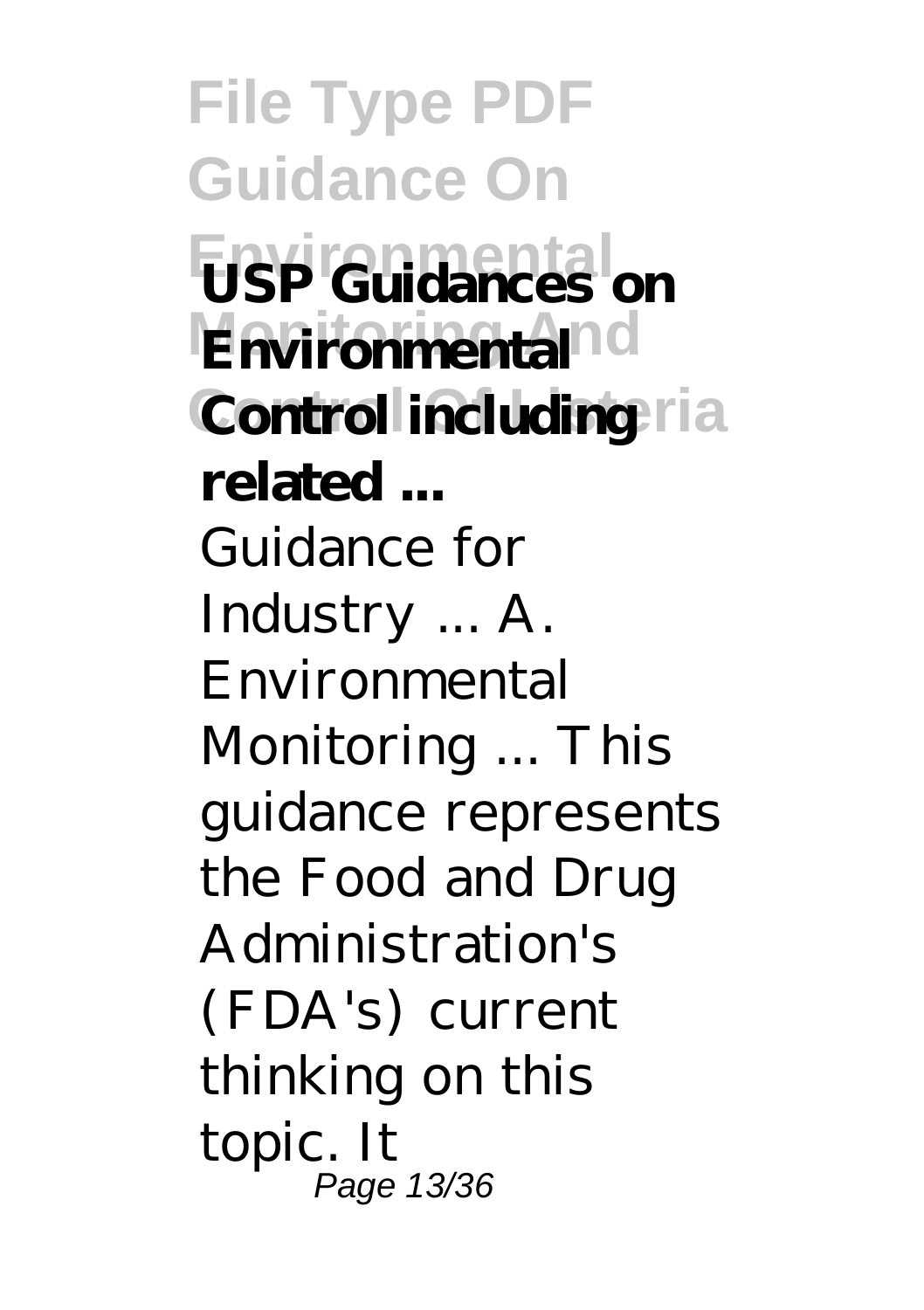**File Type PDF Guidance On Environmental Environmental**nd **Monitoring of** isteria **Aseptic Processing Areas - 1** this guidance does not purport to provide fail-safe solutions for all issues arising in Listeria monitoring and control in the fresh processing en vironment.Adherenc Page 14/36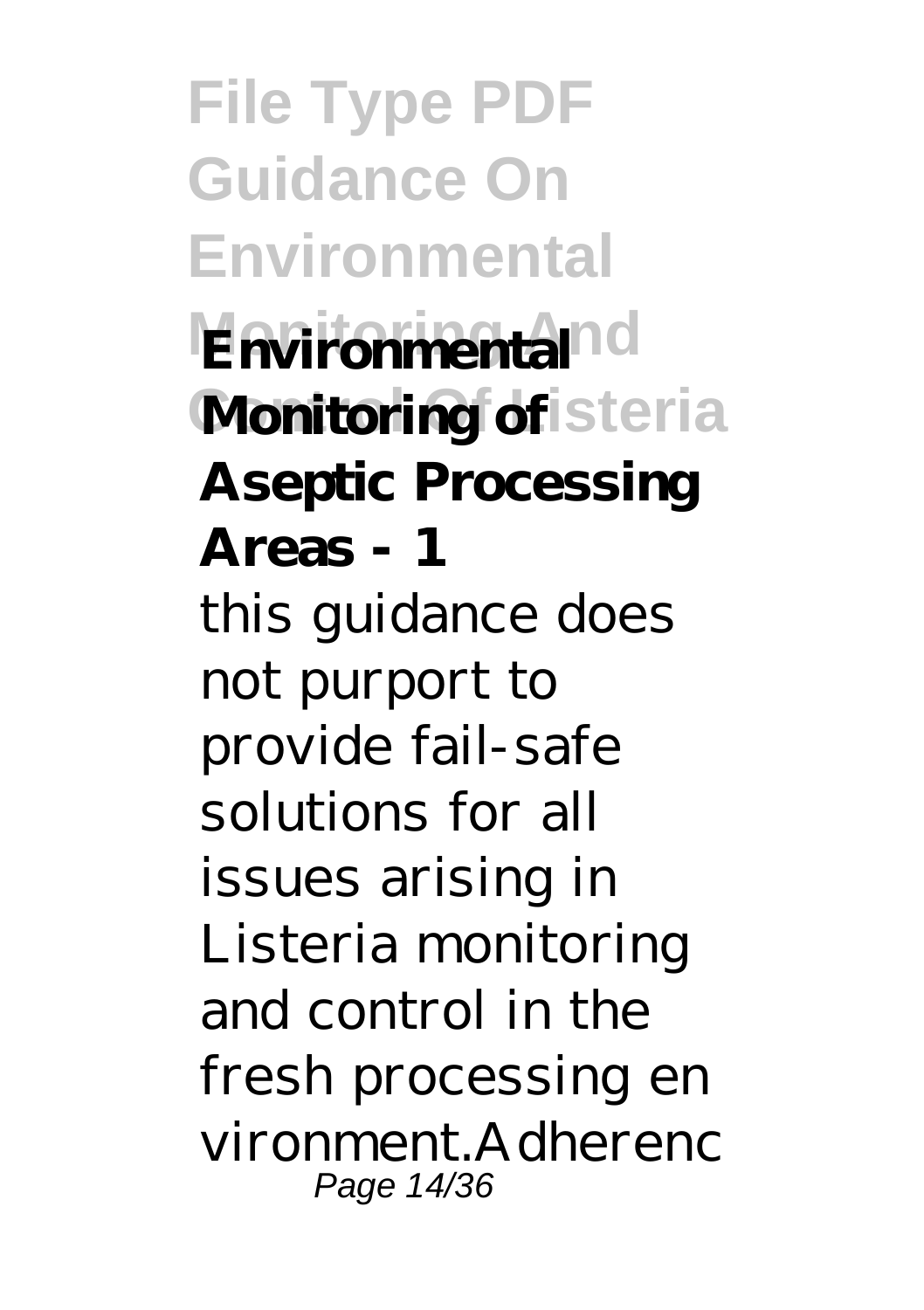**File Type PDF Guidance On Environmental** e to any particular practice described *in this guidance teria* does not guarantee that the practice will always be effective, even if followed closely.

**The Environmental Monitoring Program In a GMP Environment** environmental Page 15/36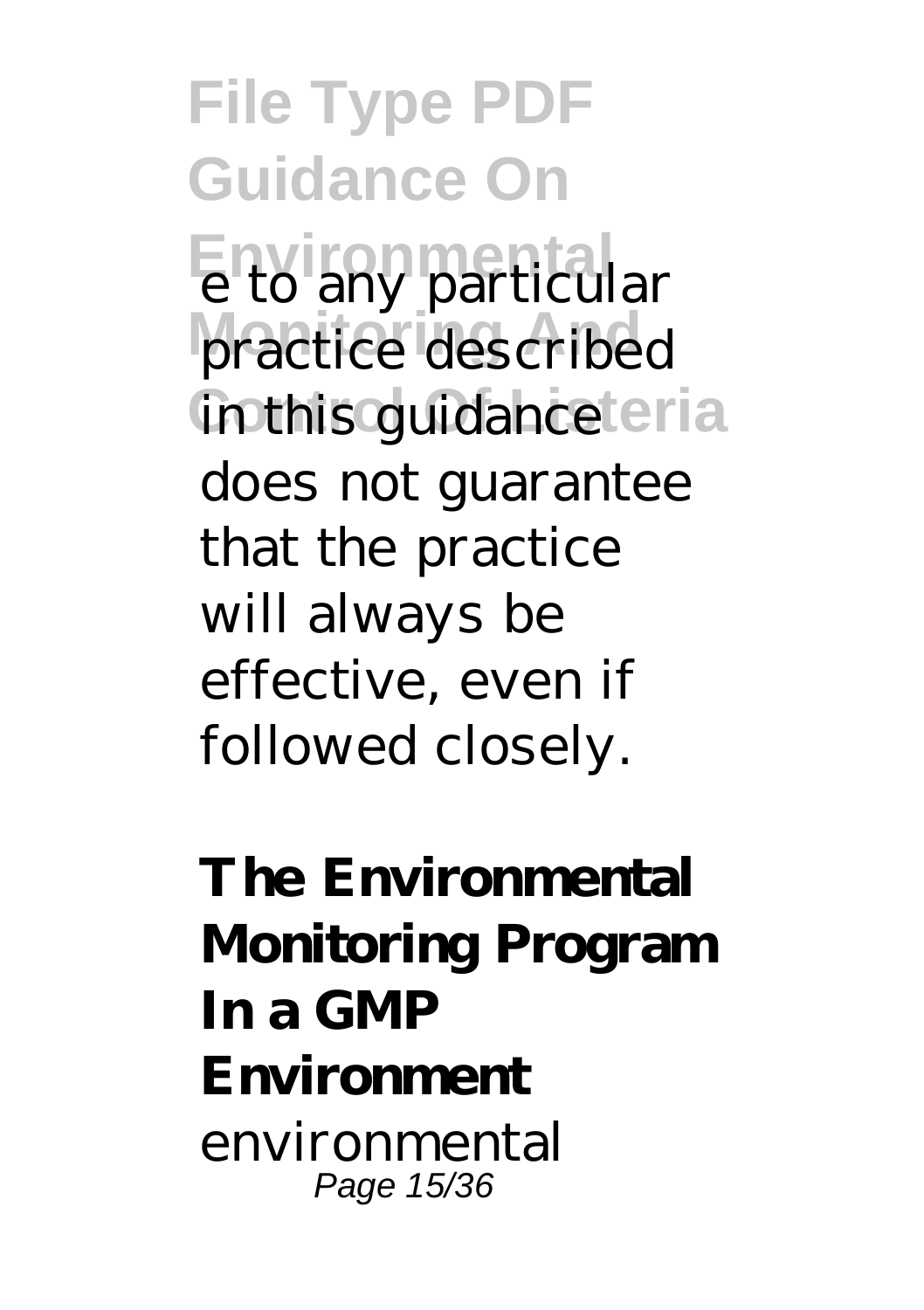**File Type PDF Guidance On Environmental** monitoring data is only one of a<sup>And</sup> Gumber of Listeria measures used to indicate the state of control in an aseptic manufacturing process. Besides, environmental monitoring is not a direct measure of product batch sterility due to the inherent variability Page 16/36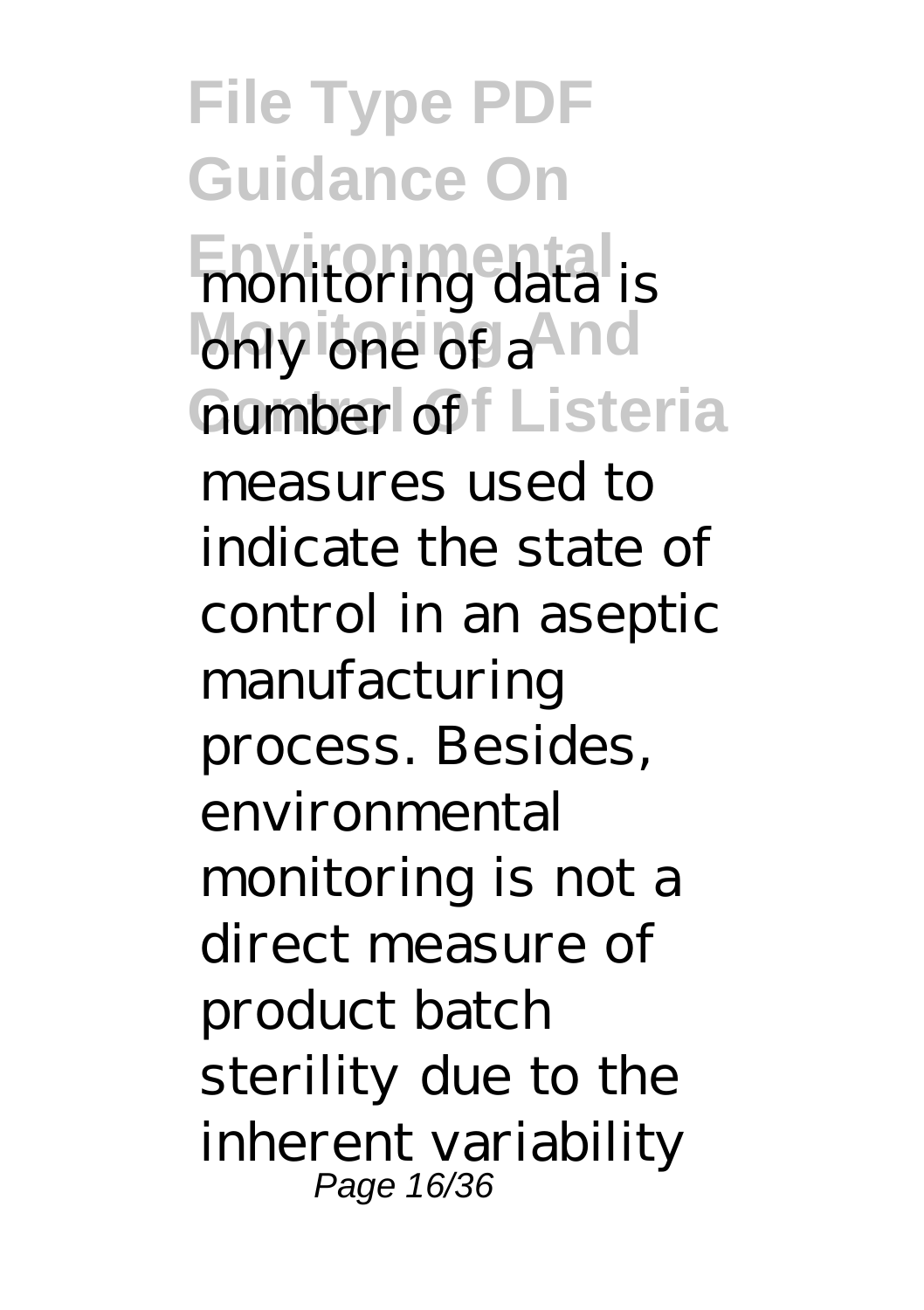**File Type PDF Guidance On Environmental** of environmental monitoring methods GndmoreOf Listeria importantly; the lack of a correlation

**Operator monitoring assessment: environmental permits - GOV.UK** Environmental monitoring: From sampling plan to data analysis. Page 17/36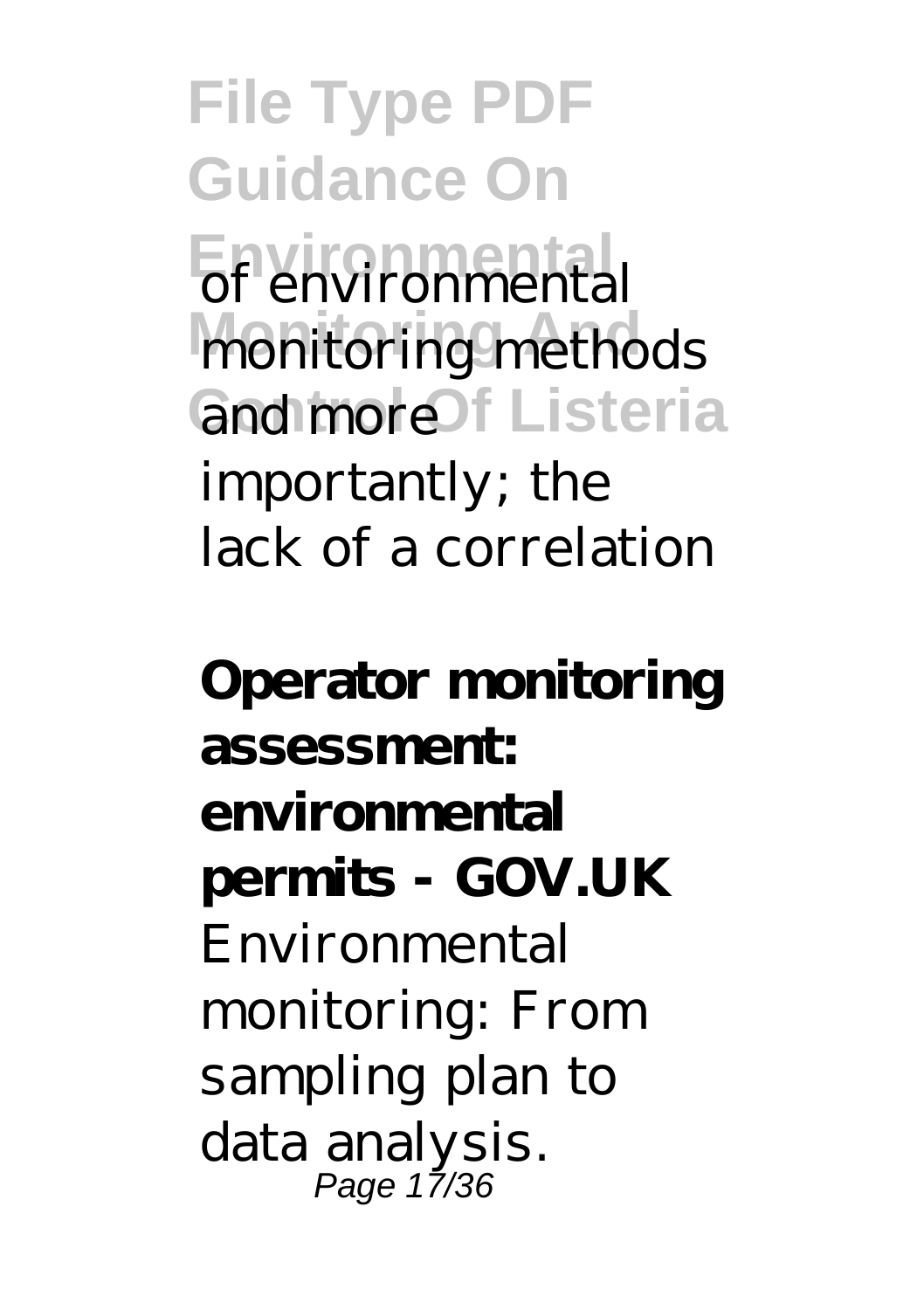**File Type PDF Guidance On Environmental** 7-Oct-2019 . **Monitoring And** Monitoring | Pharmaceuticals | la Regulatory. Axel Schroeder of Concept Heidelberg and Raphael Bar of BR Consulting analyse the steps to compliant EM monitoring ahead of the course EM Monitoring Data Management on Page 18/36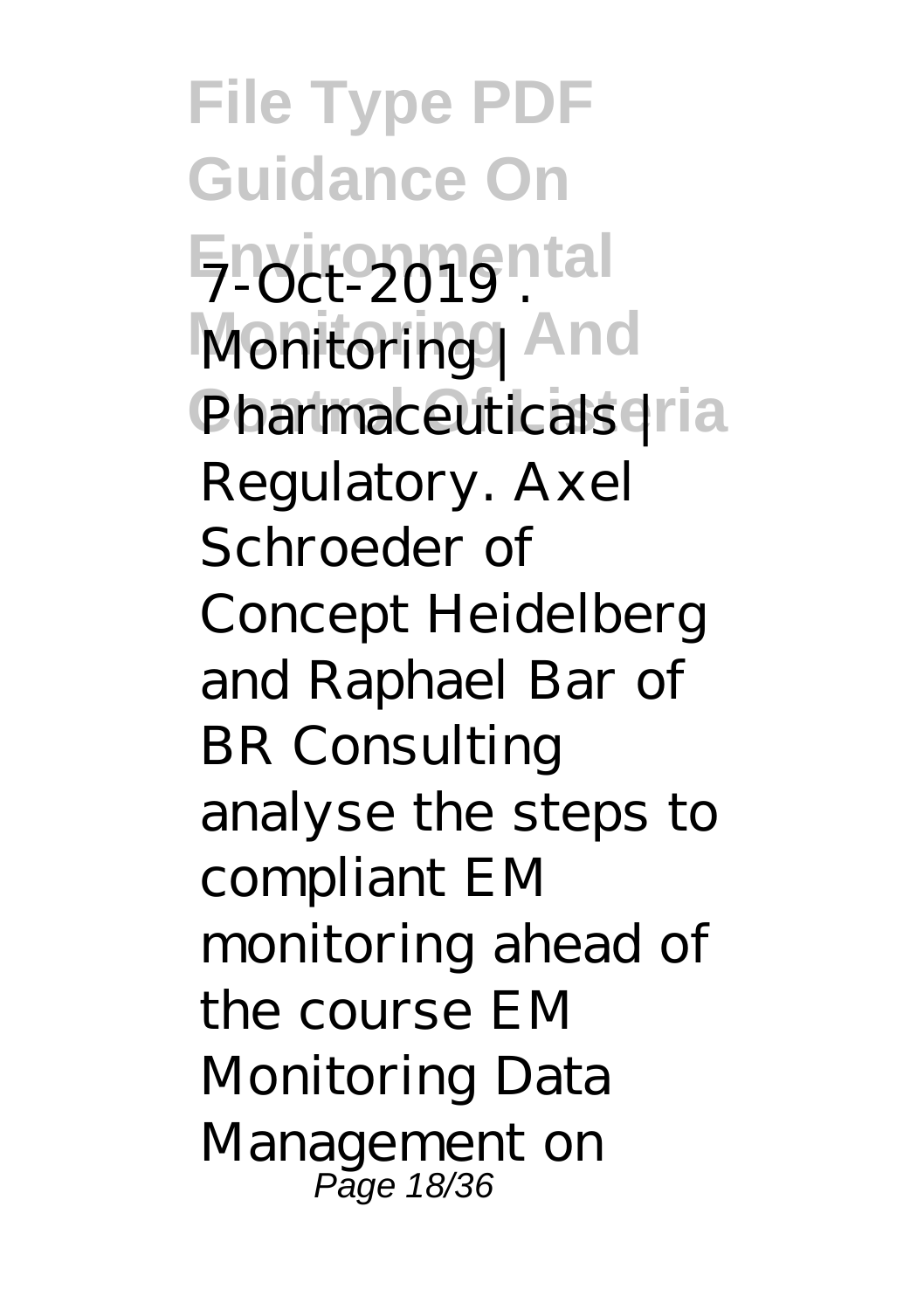**File Type PDF Guidance On Environmental** 20-21 November hosted by ECA<sup>nd</sup> Academy in Listeria Barcelona

**Guidance for Industry - Food and Drug Administration** What Monitoring Can Do "The real value of a microbiological monitoring program lies in its ability to Page 19/36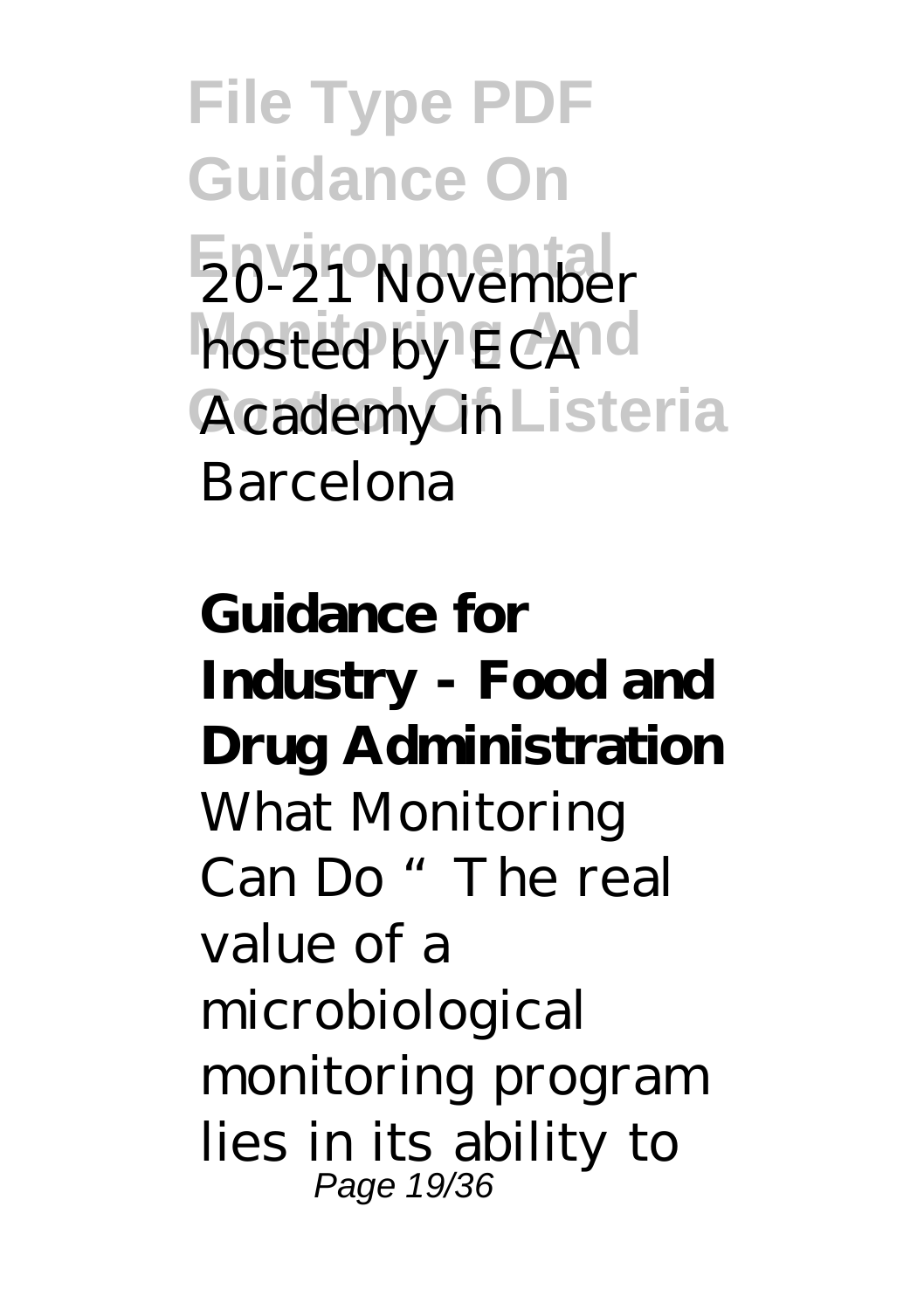**File Type PDF Guidance On Environmental** high quality And **Control Control Control Control** conditions at all times. Monitoring programs can detect changes in the contamination recovery rate that may be indicative of changes in the stateof-control within the environment."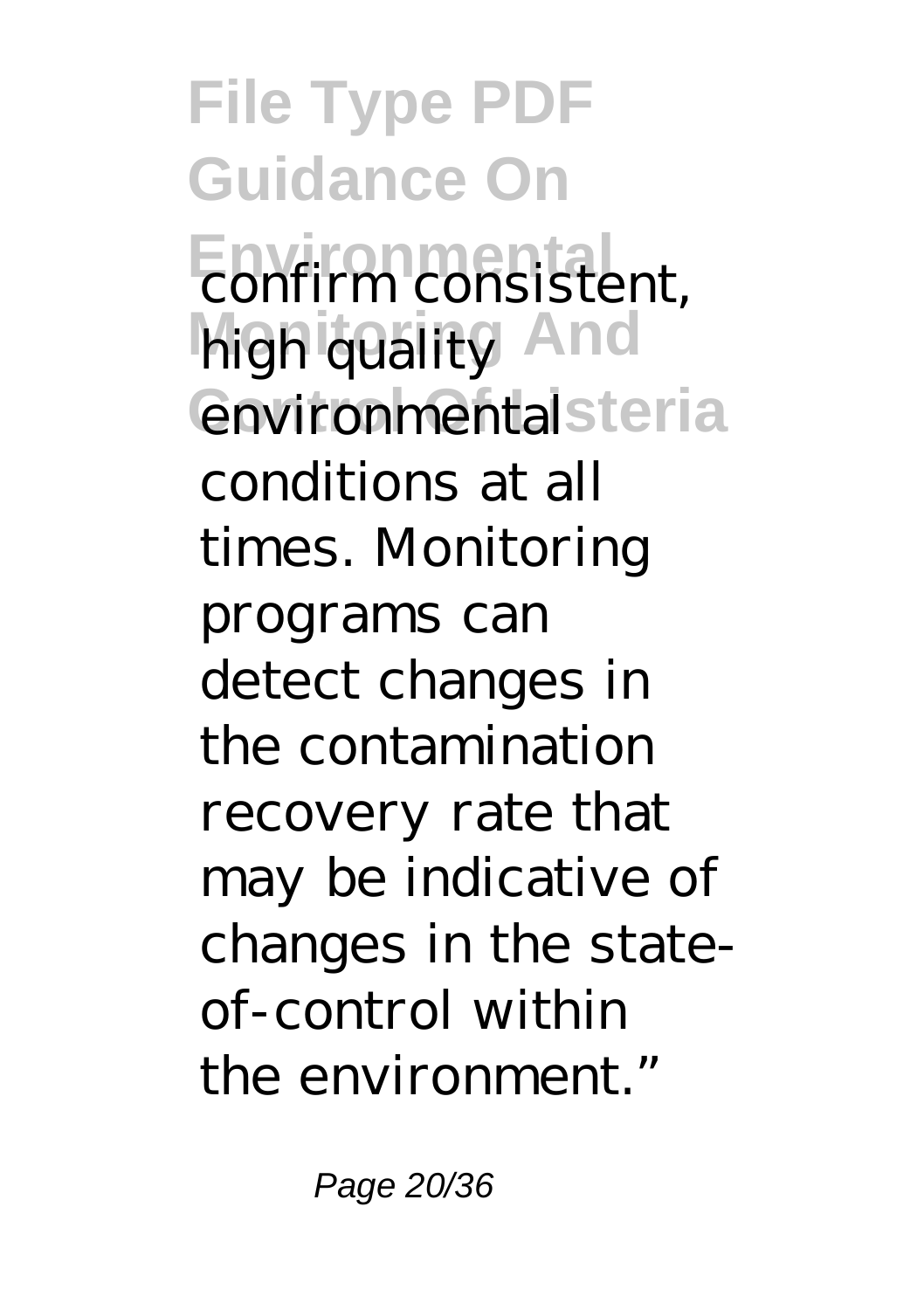**File Type PDF Guidance On Environmental Environmental Monitoring and d FSMA Compliance** la This guide explains the monitoring and reporting that operators of landfill permits need to carry out. You need to carry out monitoring: when you plan your site – to get baseline environmental data Page 21/36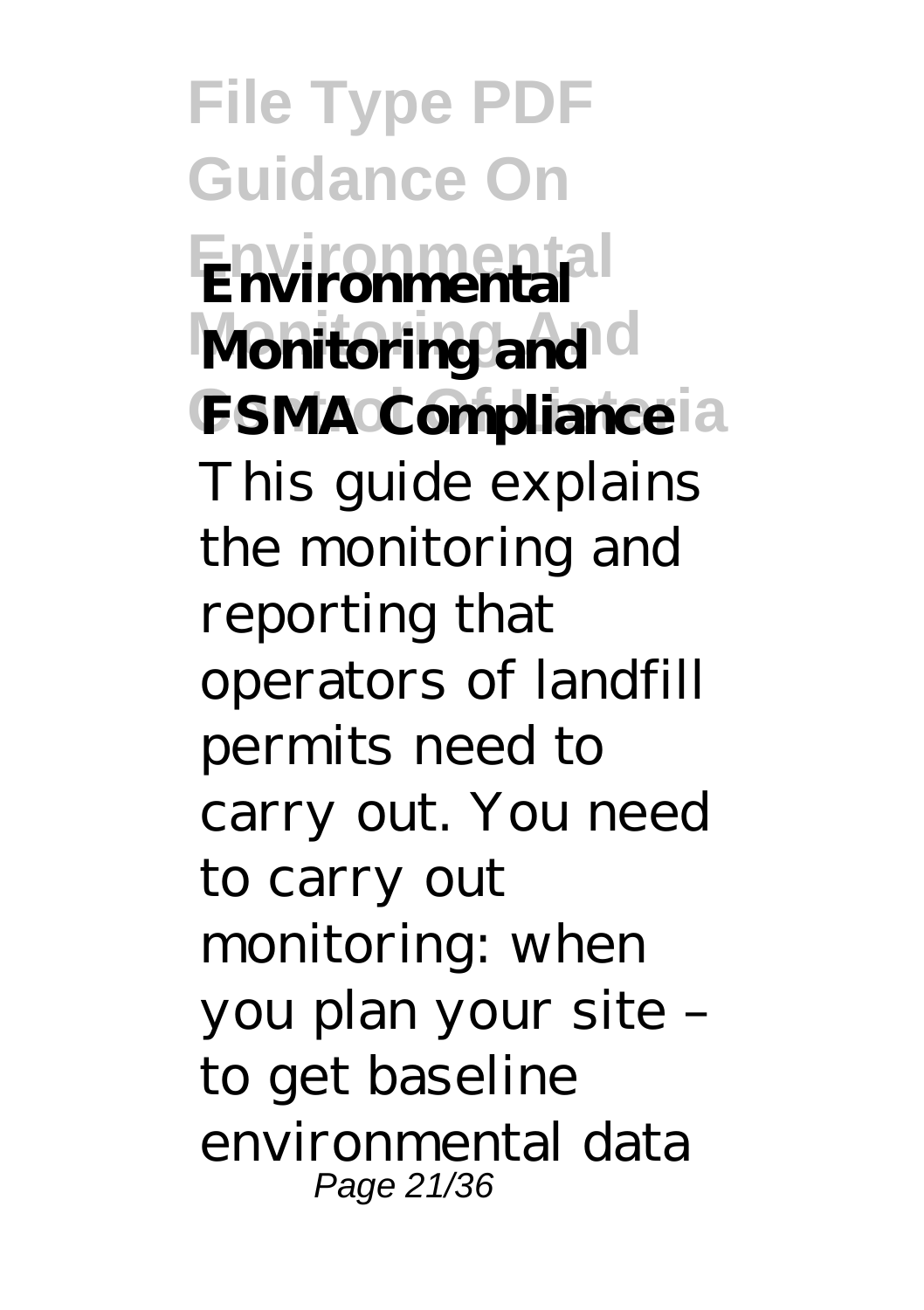**File Type PDF Guidance On Environmental Monitoring And Guidance On Listeria Environmental Monitoring And** guidance does not purport to provide fail-safe solutions for all issues arising in Listeria monitoring and control in the fresh processing and handling Page 22/36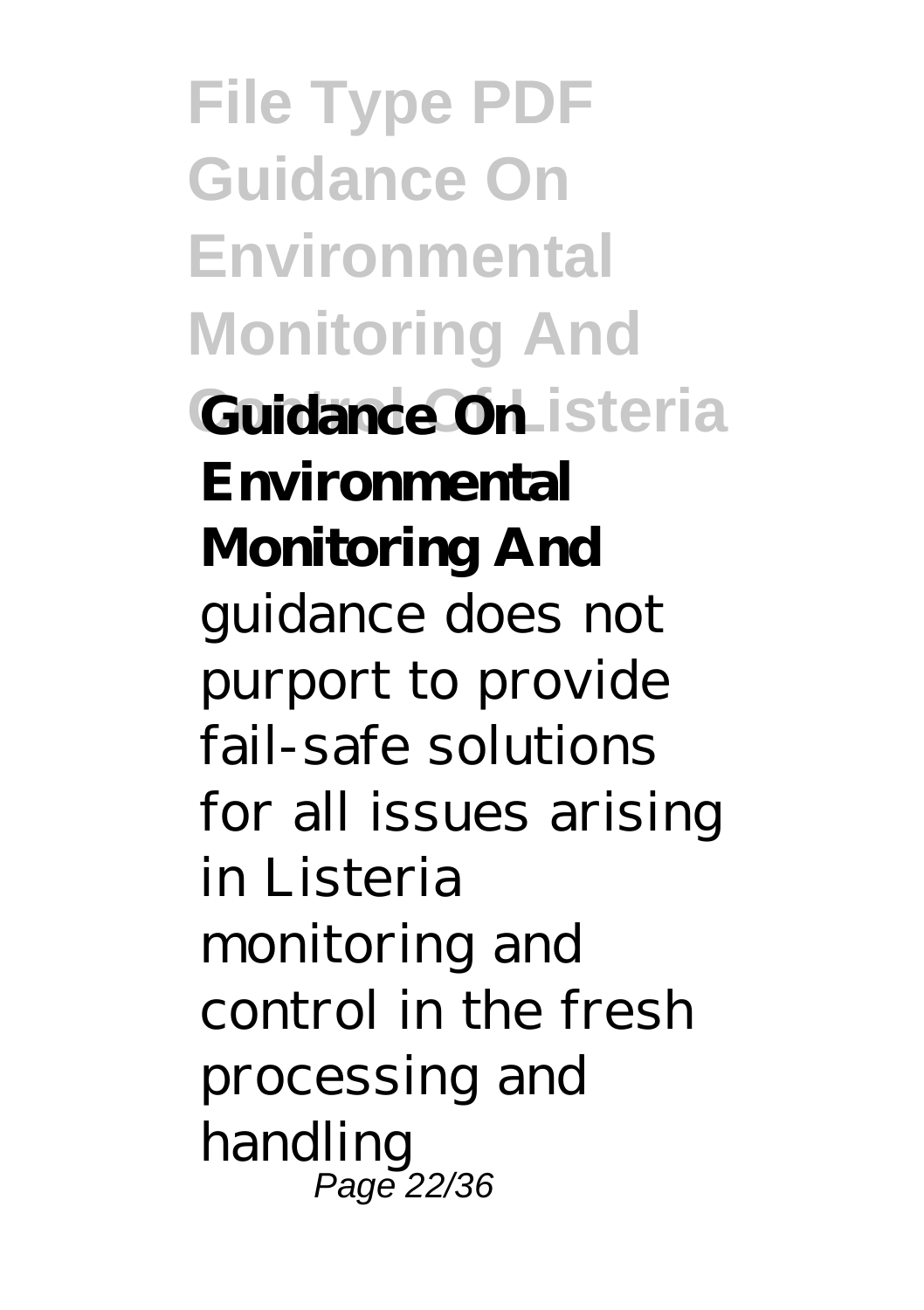**File Type PDF Guidance On Environmental** environment. Adherence to any particular practice ia described in this guidance does not guarantee that the practice will always be effective, even if followed closely.

**Monitor and report your performance - Landfill operators ...** Guidance on how Page 23/36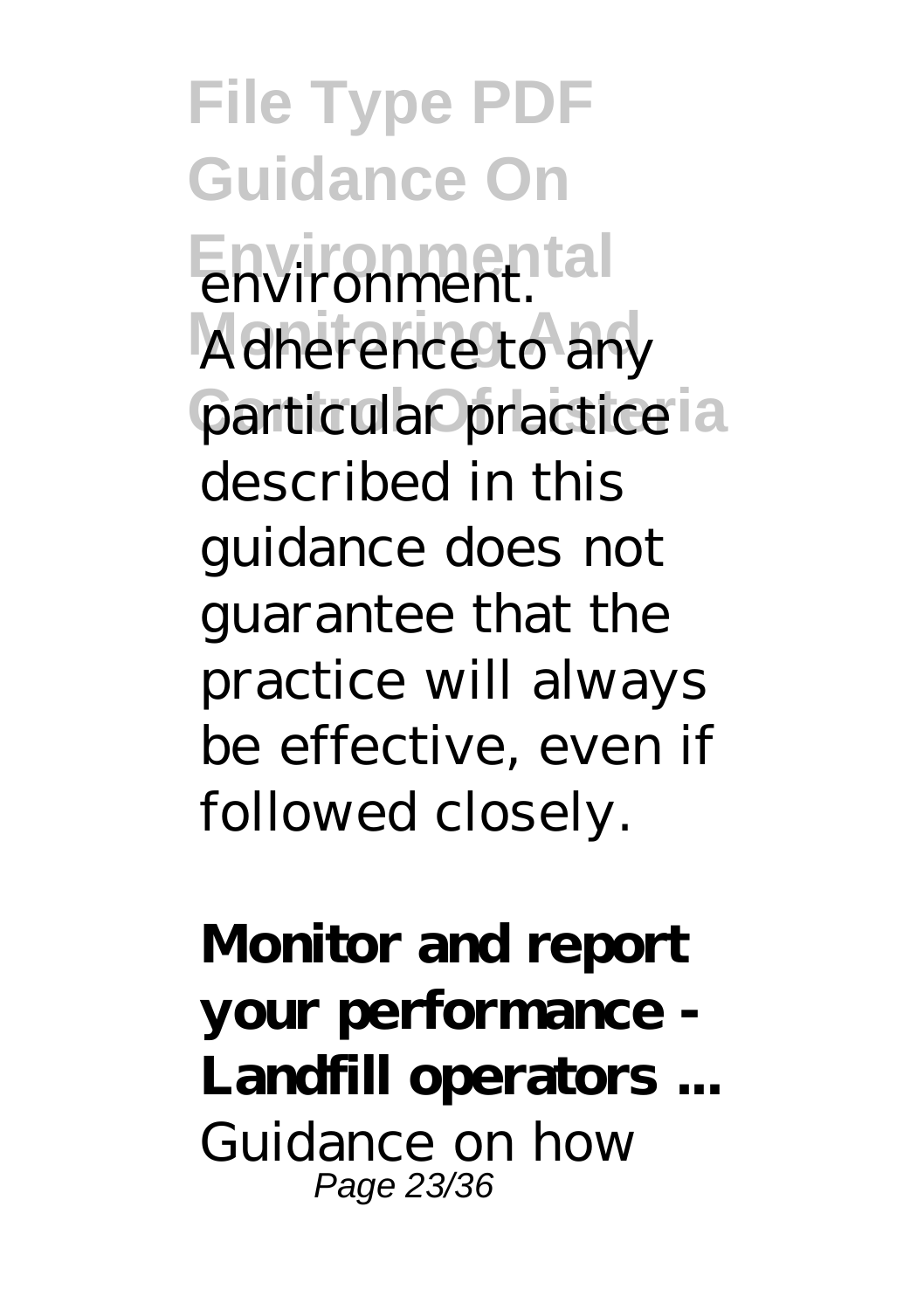**File Type PDF Guidance On Environmental** we assess the quality of your<sup>nd</sup> **monitoring** Listeria procedures through an operator monitoring assessment (OMA) and what you can do to prepare. Operator monitoring assessment: environmental ...

**Guidance for** Page 24/36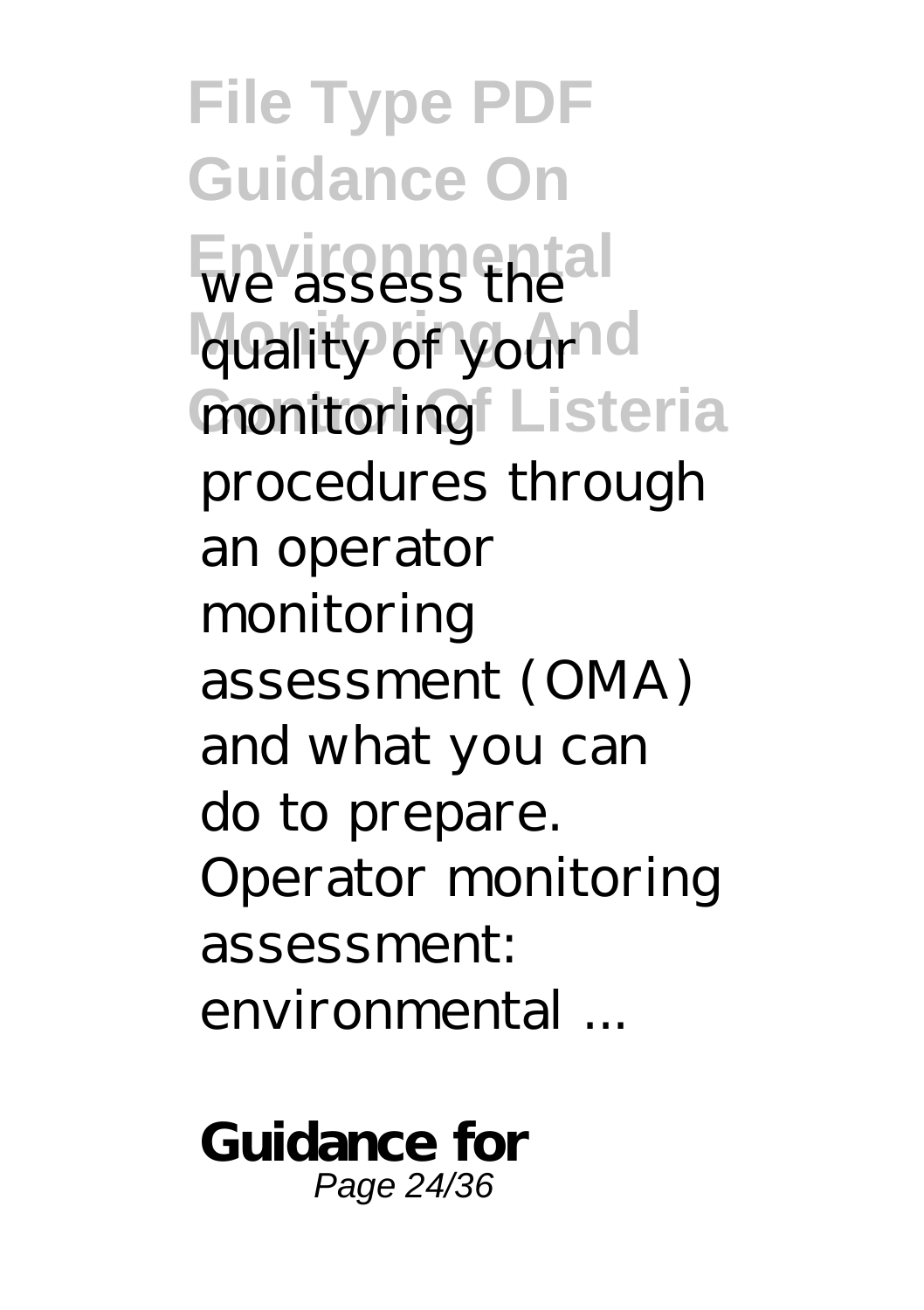**File Type PDF Guidance On Environmental Industry - Food and Drug Administration** ancillary cleansteria areas. Environmental monitoring should promptly identify potential routes ofcon-tamination, allowing for implementation of correc tions before product contamination Page 25/36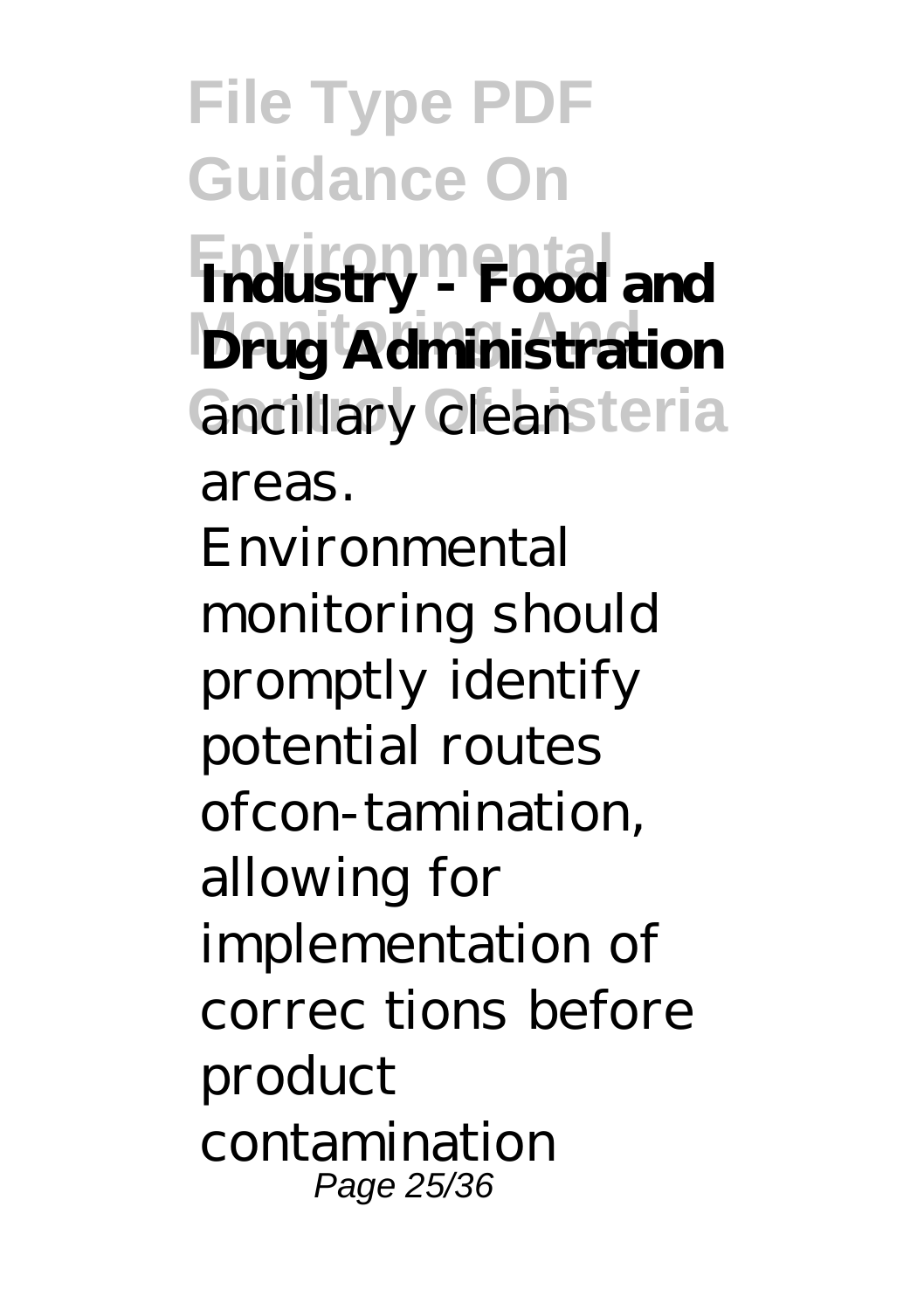**File Type PDF Guidance On Environmental** and **2P1.1P3)."** Section **X.A.2 ofthe Listeria** gUidance states, "Environmen tal monitoring data will provide information onthe quality ofthe manufacturing ...

**(PDF) New guidance for environmental monitoring in** Page 26/36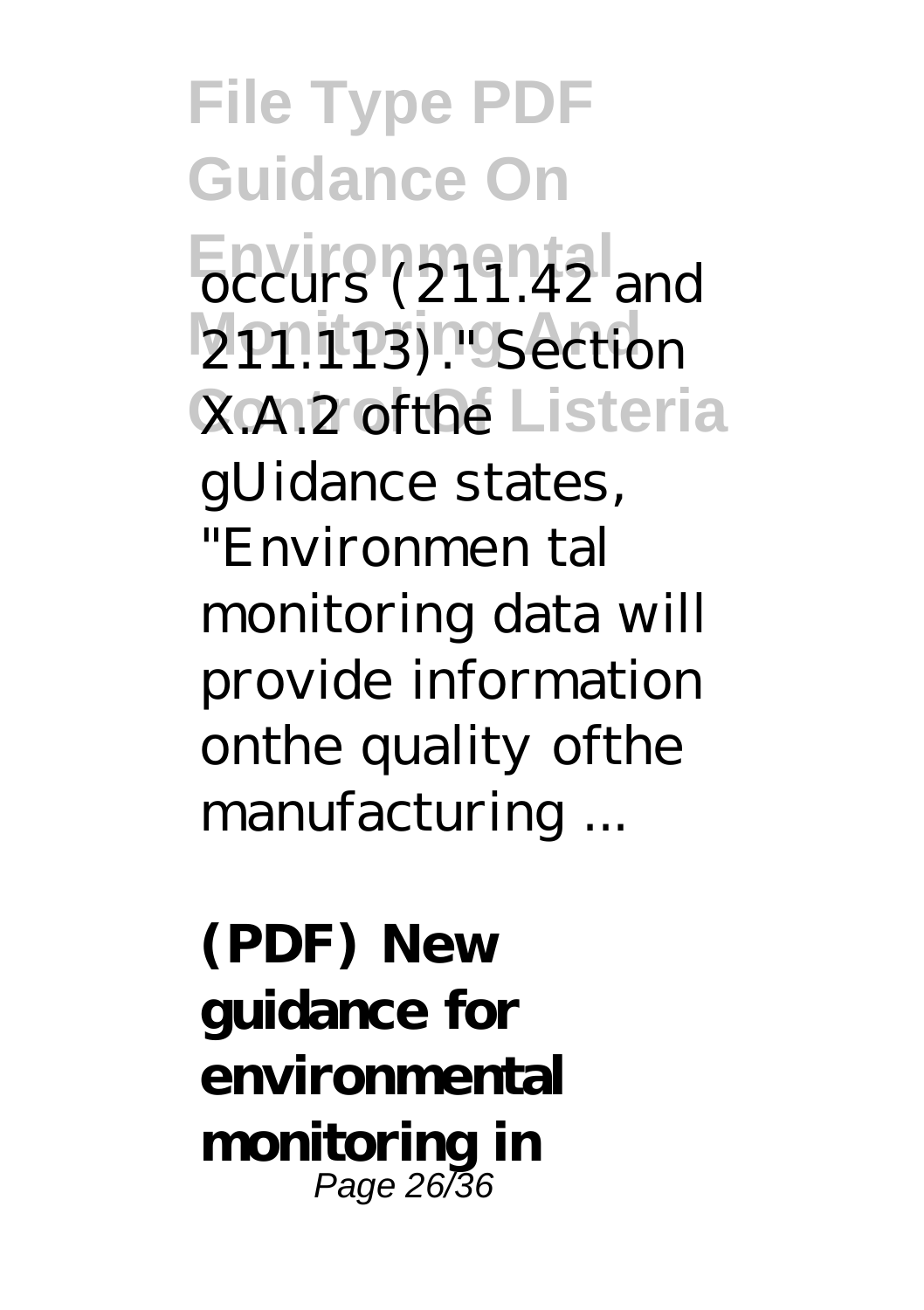**File Type PDF Guidance On Environmental cleanrooms GMA** publishes a Cisteria Of Listeria monocytogenes Guidance on Environmental Monitoring and Corrective Actions in At-risk Foods" to help food manufacturers prevent potential cross-contamination of finished Page 27/36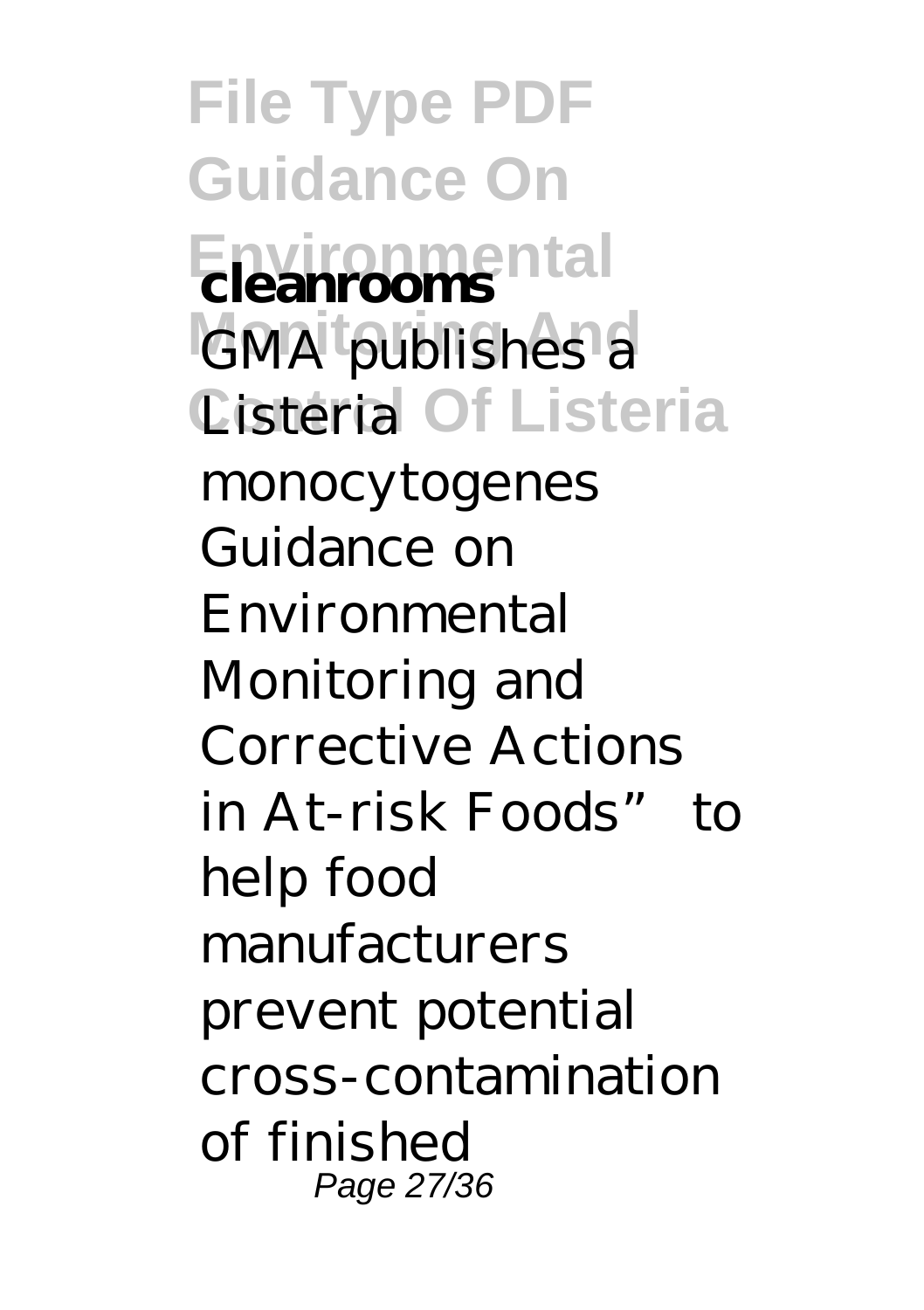**File Type PDF Guidance On Environmental Products.** Grocery **Manufacturers** Association GMA | a July 7, 2014.

**Environmental monitoring: From sampling plan to data analysis** New guidance for environmental monitoring in cleanrooms Article (PDF Available) in Page 28/36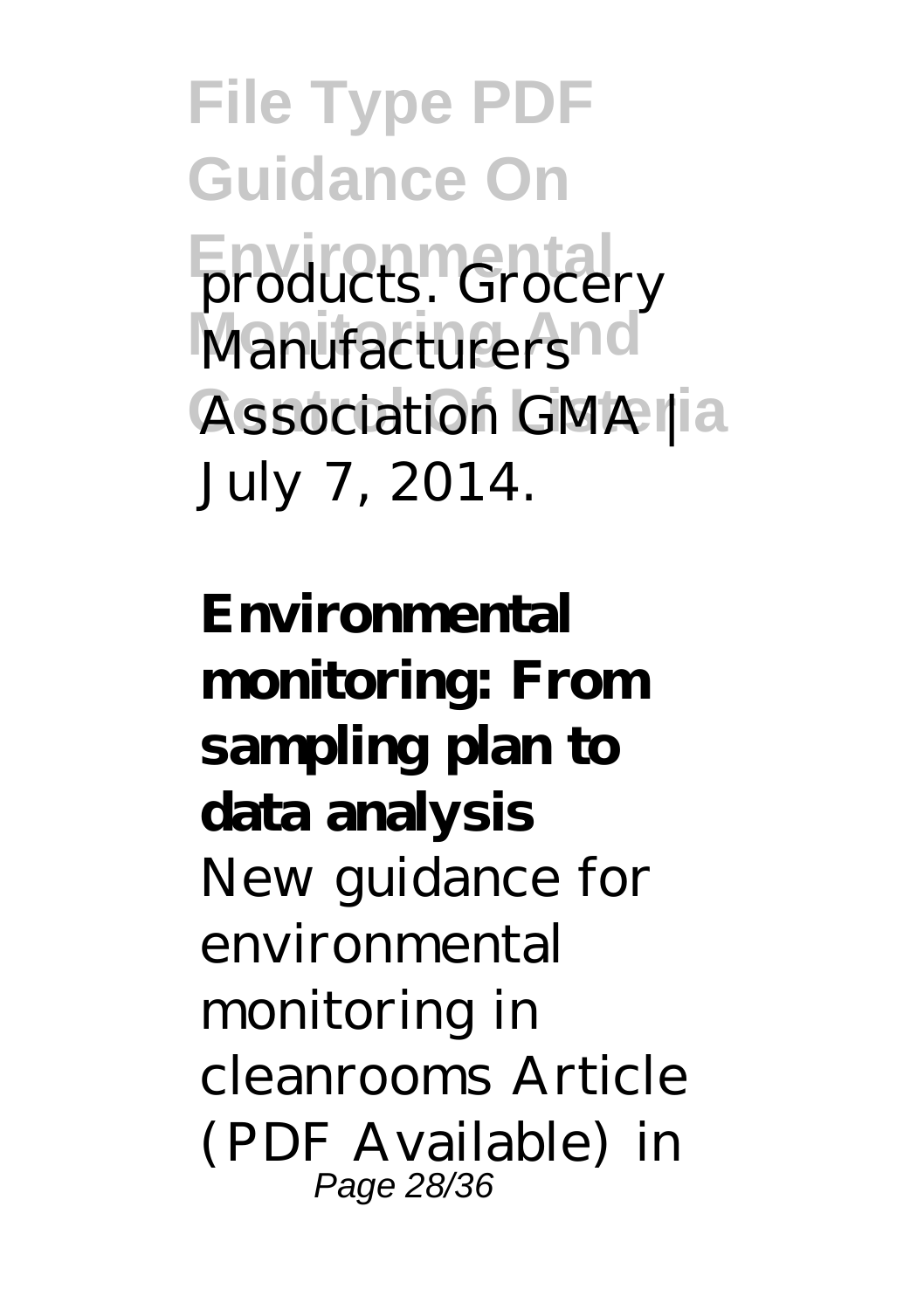**File Type PDF Guidance On Environmental** GMP Review **Mpgiging And January 2013** withia 5,387 Reads How we measure 'reads'

**Environmental Monitoring of Clean Rooms in Vaccine ...** "We propose to require environmental monitoring, for an environmental Page 29/36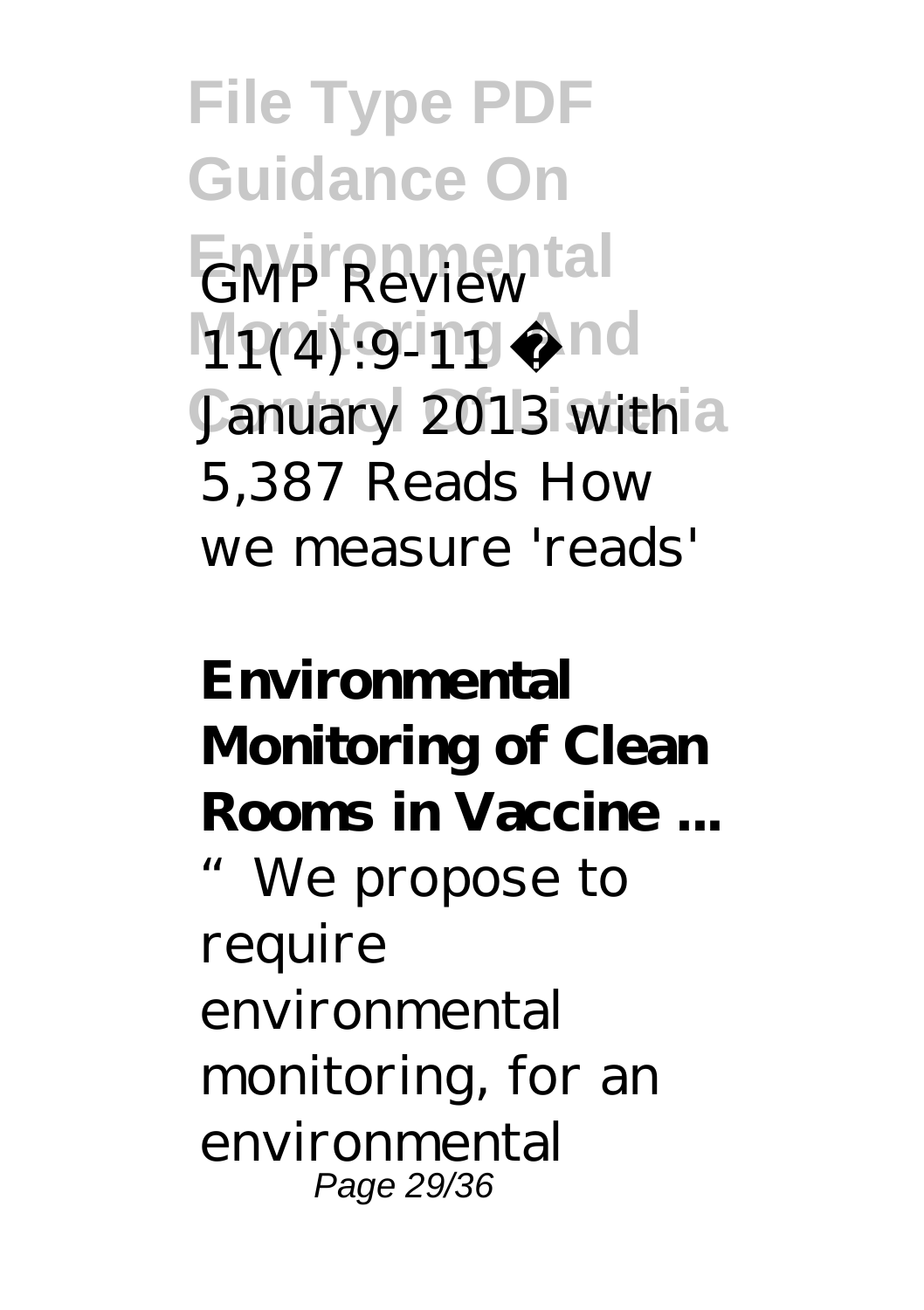**File Type PDF Guidance On Environmental** pathogen or for an appropriate And indicator organism, a if contamination of a ready-to-eat food with an environmental pathogen is a significant hazard, by collecting and testing environmental samples". **Environmental** Page 30/36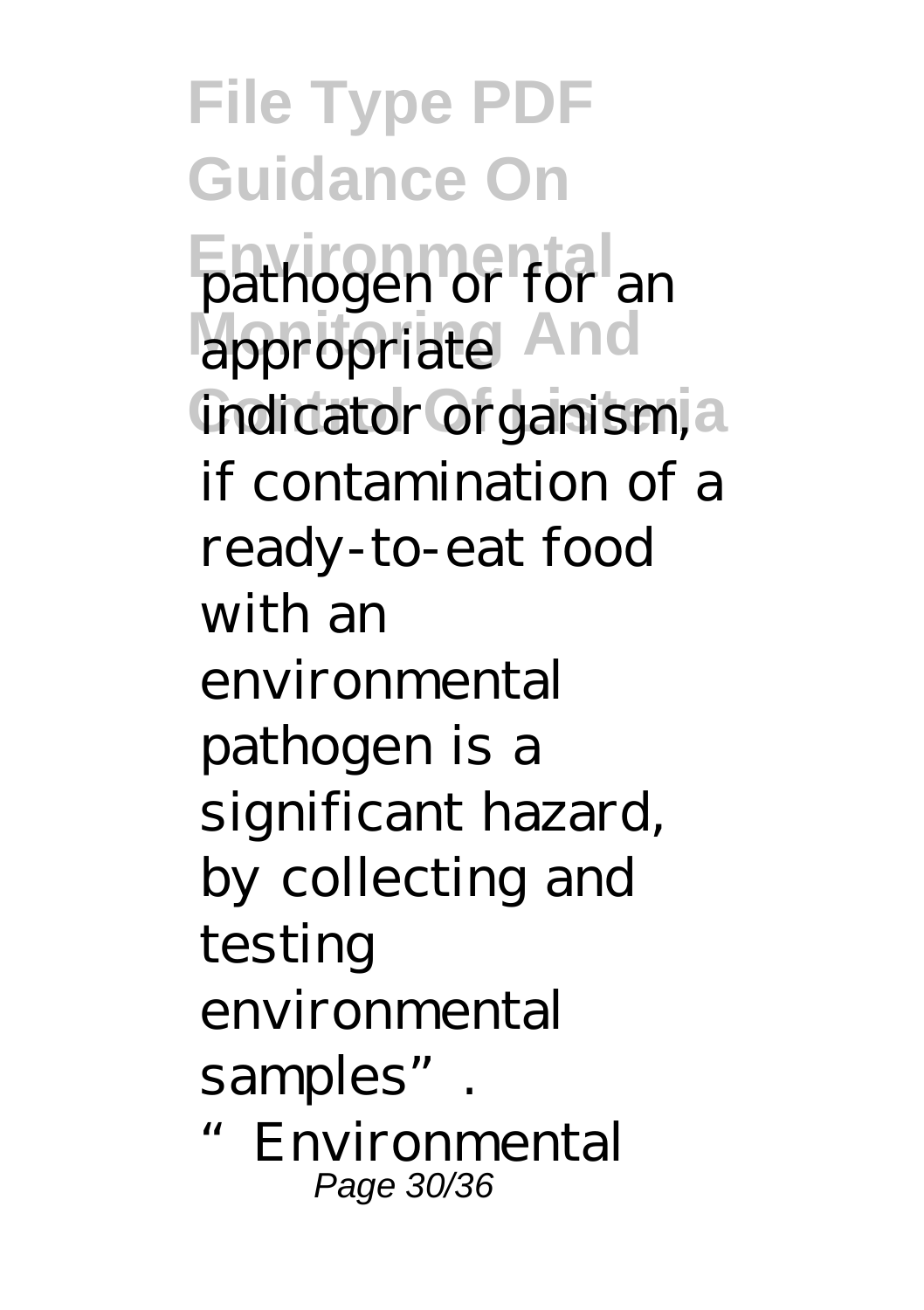**File Type PDF Guidance On Environmental** behind a verification **And Gctivity** Of Listeria

**(PDF) Environmental monitoring risk assessment** Environmental monitoring should promptly identify potential routes of con-tamination, allowing for Page 31/36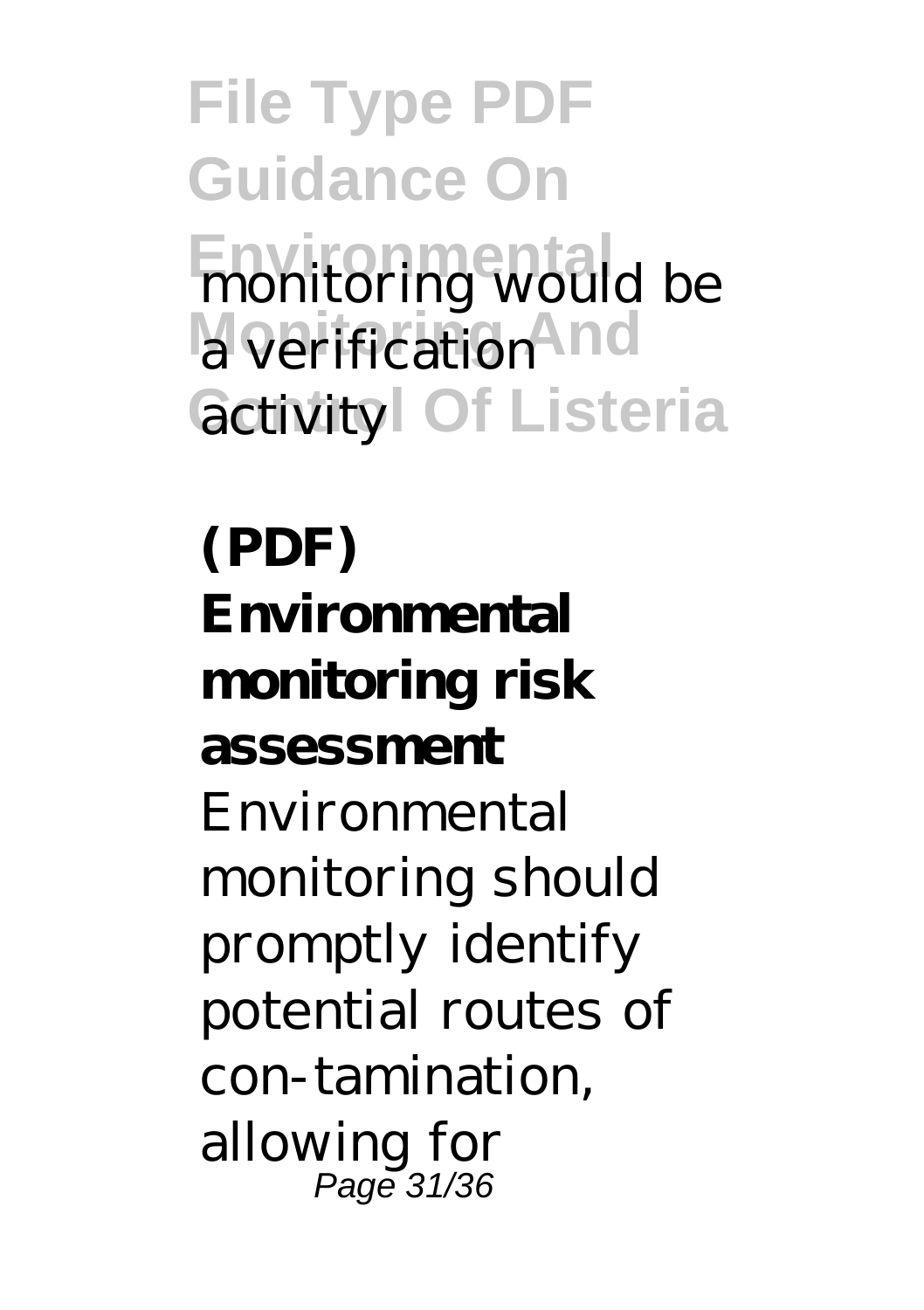**File Type PDF Guidance On Emplementation** of correc-tions before **Control Of Listeria** contamination occurs (211.42 and 211.113)." Section  $X A 2 of the$ guidance states, "Environmen-tal monitoring data will provide information on the quality of the manufacturing environment." Page 32/36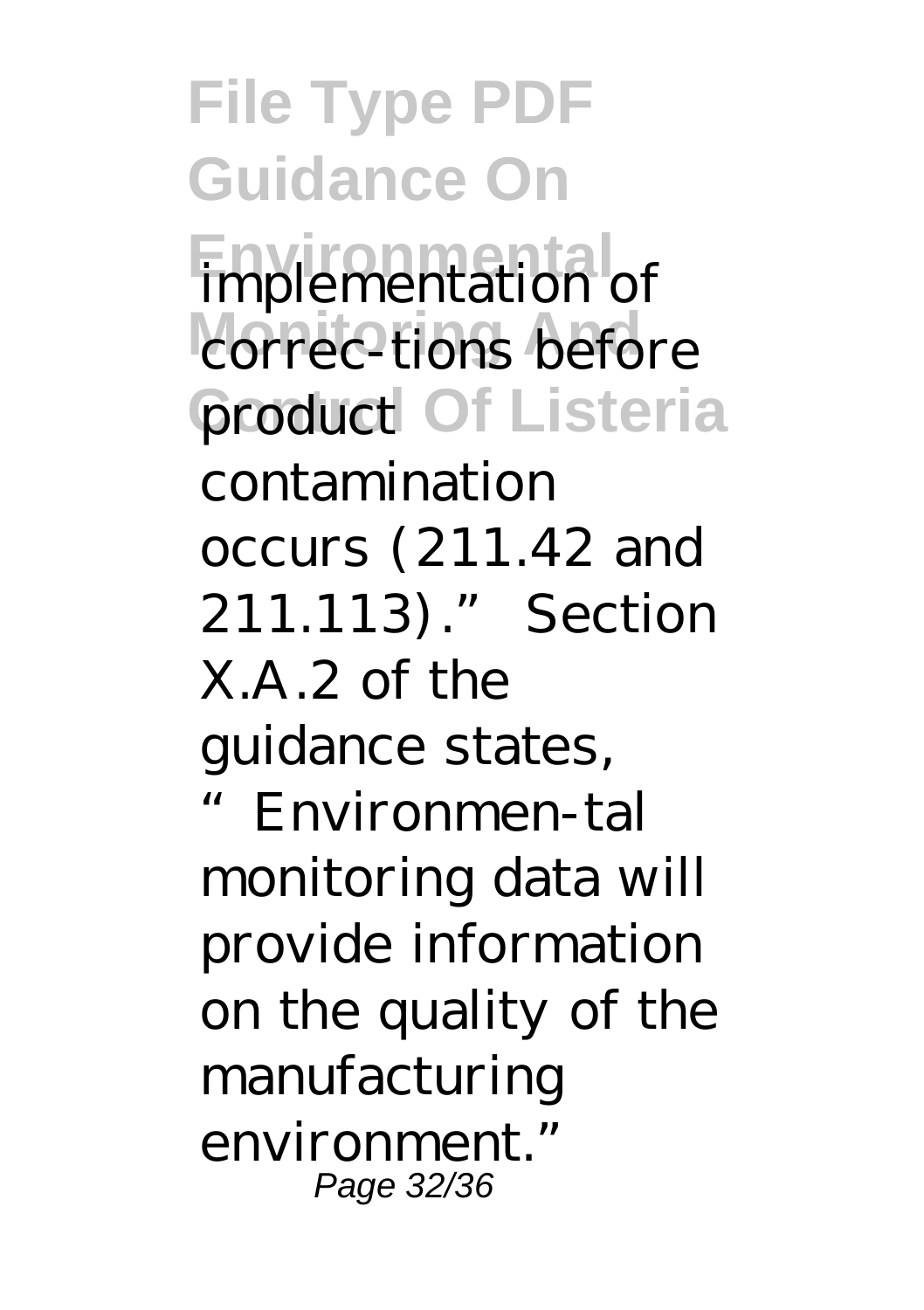**File Type PDF Guidance On Environmental** Guidance on And **Environmental**steria **Monitoring and Control of Listeria** New FDA Draft Guidance for Listeria Control and Environmental Monitoring Tim Freier / August 17, 2017 A new draft guidance, "Control of Listeria Page 33/36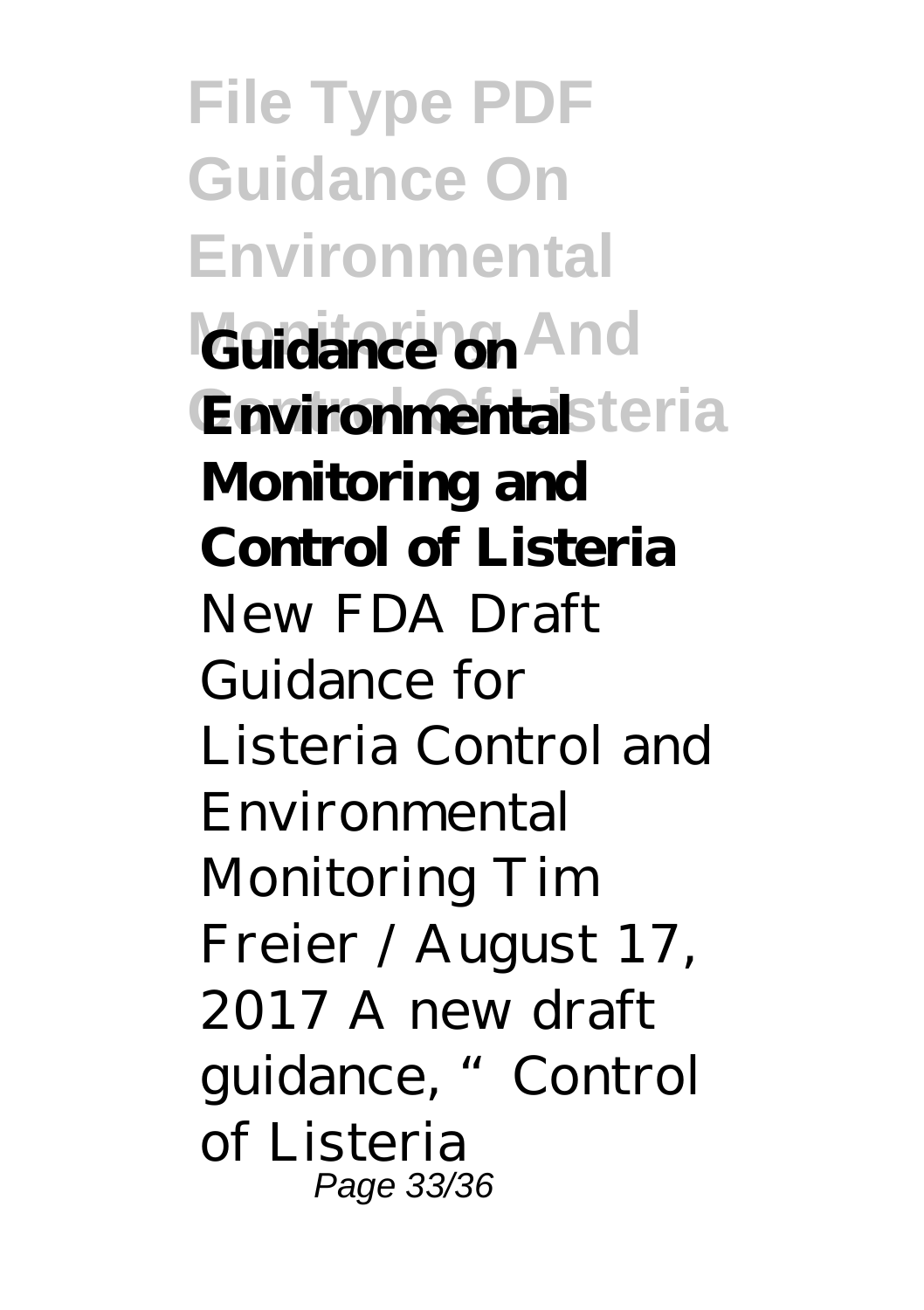**File Type PDF Guidance On Environmental** monocytogenes in Ready<sup>o</sup>To-Eatnd Foods: Guidance for Industry" was published by the US Food and Drug Administration (FDA) on January 13, 2017.

## **GMA Guidance on Listeria Monocytogenes | Commercial Food ...** Page 34/36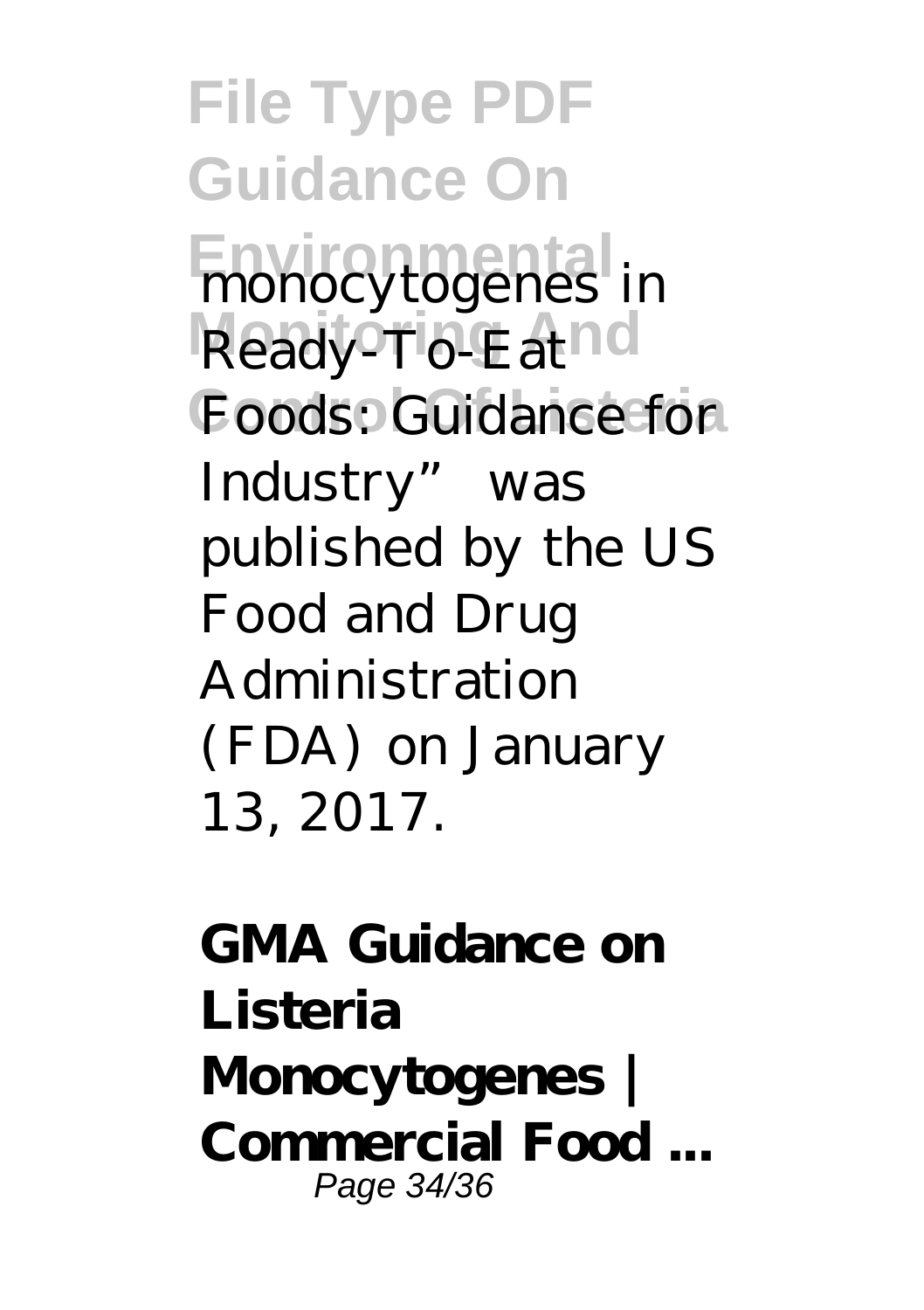**File Type PDF Guidance On Environmental** environmental monitoring program. CGuidance foristeria Industry, Sterile Drug Products Produced by Aseptic Processing (Sep. 2004) EU: Clean rooms and clean air devices should be routinely monitored in operation and the monitoring locations Page 35/36